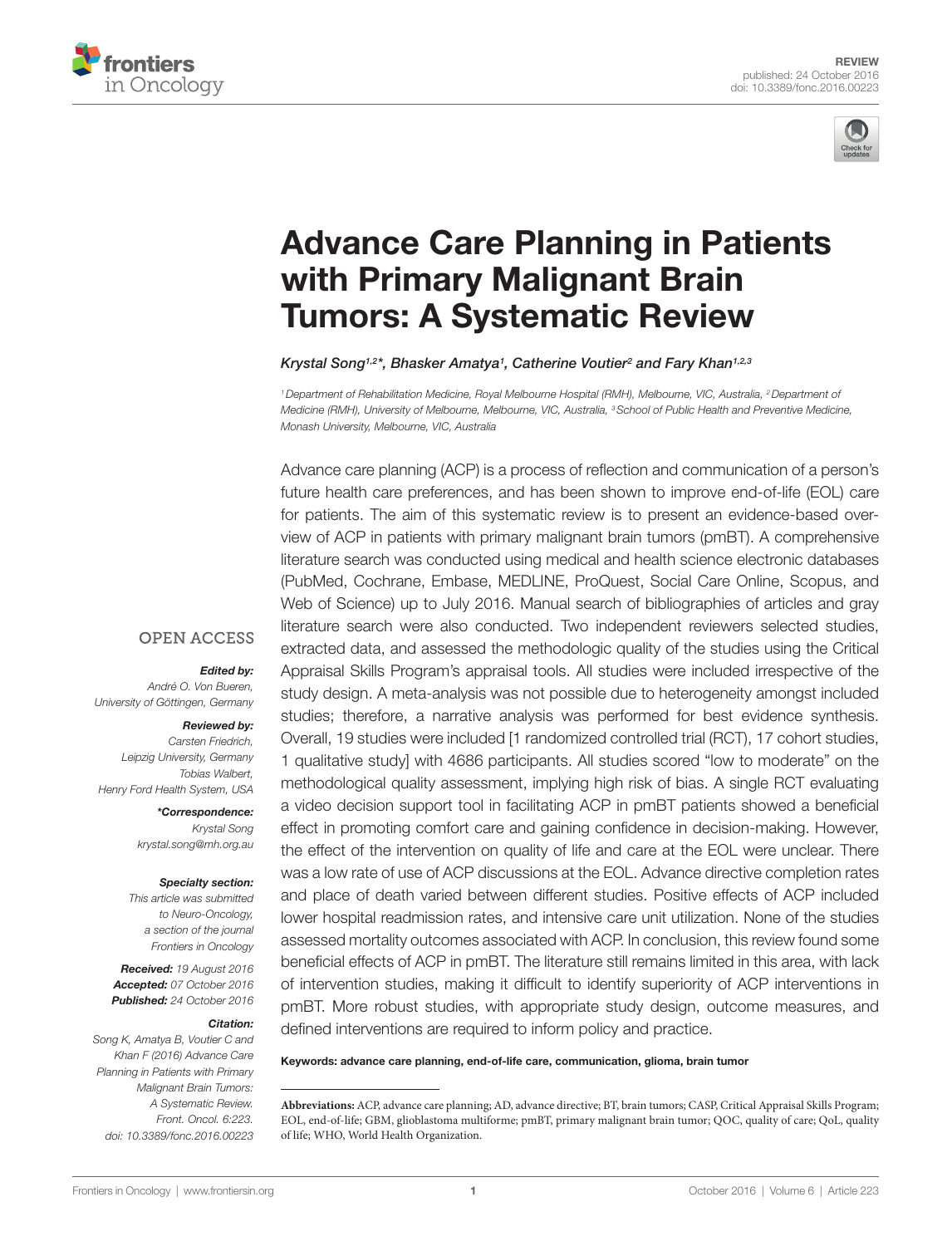# INTRODUCTION

Primary brain tumors (BT) are a diverse group of neoplasms, affecting approximately 7 persons per 100,000 population annually worldwide [\(1\)](#page-12-0). Primary BT predominantly are malignant gliomas, and half of these are glioblastoma multiforme (GBM) ([1](#page-12-0)). The diagnosis of primary malignant brain tumor (pmBT) heralds a dramatic change in life expectancy for patients, with limited effective treatment options, progressive neurological deterioration, and high mortality rates. Despite advances in available therapies, GBM patients have a median survival of approximately 14 months only [\(2\)](#page-12-1). Many pmBT patients experience ongoing difficulties related to the disease itself with high symptom burden ([3](#page-12-2), [4](#page-12-3)), and treatments used. They also experience other disabilities, such as fatigue, difficulties with mobility and self-care, cognitive and intellectual decline, behavioral dysfunction, personality changes, and psychological problems, such as depression and anxiety. There are significant implications of these disabilities on caregivers with role reversal within families, vocational issues, financial strain, and reduced quality of life (QoL) [\(5,](#page-12-4) [6\)](#page-12-5).

The neuropalliative supportive care needs of pmBT patients had previously been recognized and national guidelines acknowledged ongoing considerable gaps in provision of end-of-life (EOL) care, including earlier Advance Care Planning (ACP) discussions for those with terminal conditions [\(7–](#page-12-6)[9](#page-12-7)). ACP is the ongoing process that involves decisions made by patients, in consultation with surrogate decision-makers, family and health care providers regarding their values, beliefs, life-sustaining treatment preferences, goals of care (GOC), and palliative care options, should they later become incapable of expressing such wishes. ACP may further include the patient completing an advance directive (AD) which documents his or her wishes and/or appointment of a substitute decision-maker.

Advance care planning is recognized as an important element in improving EOL care, and one that is increasingly used in an international context because it allows patients to direct their own ongoing care. This contributes to shared decision-making, resulting in enhanced QoL for the patient. ACP has also been shown to increase patient and family satisfaction with EOL care [\(10,](#page-12-8) [11\)](#page-12-9) and improve understanding and compliance between physicians and family members with patients' wishes for EOL care ([10](#page-12-8), [12\)](#page-12-10). In addition, ACP increases the likelihood of a person dying in his or her preferred place [\(13](#page-12-11)), increases hospice use, and reduces hospitalization, with lower stress levels, anxiety, and depression in surviving relatives ([10,](#page-12-8) [11](#page-12-9)).

Discussing EOL issues with pmBT patients is especially challenging. The rapidity of cognitive decline due to tumor growth, tumor-related seizures or treatment effects [\(14](#page-12-12)) often precludes the expression of future wishes and treatment preferences, leaving families and clinicians to decide whether and when to withdraw interventions after patients have lost capacity to decide for themselves. Furthermore, delirium, dysarthria, dysphasia, and personality changes are also common ([3](#page-12-2), [8](#page-12-13)), which may lead to impaired communication about complex topics, such as hydration, nutrition, steroid interruption, and palliative sedation ([3](#page-12-2)). Many often have limited understanding of their treatment options, and prognostic uncertainty impacting on this process, resulting in difficulty achieving realistic expectations and determining appropriate treatment decisions ([15\)](#page-12-14). Cultural, religious and spiritual factors also tend to play a role in EOL decisionmaking. Many clinicians often avoid the topic in practice due to time pressures, lack sufficient communication skills training, and are uncertain about timing and content of ACP with fear of upsetting patients [\(16](#page-12-15)).

Advance care planning has been widely explored in the literature in different patient cohorts, including cancer, chronic renal failure, heart failure, chronic obstructive pulmonary disease, and other life-limiting conditions. A number of studies had previously investigated ACP in the BT cohort ([17,](#page-12-16) [18](#page-12-17)). The body of research in this area is growing; however, published studies vary in methodology, scope, and interventions with different findings and conclusions. The outcomes following ACP interventions need to be established. However, to date, there is no systematic review evaluating ACP in pmBT patients to guide clinicians in ACP implementation. Therefore, the aim of this study is to systematically evaluate the current evidence and efficacy of ACP in pmBT patients to assist treating clinicians, and to ensure that services and supports are directed appropriately in this population.

# METHODS

An integrated approach was employed, which included a comprehensive review of literature (peer review and gray literature), using medical and health science electronic databases (PubMed, Cochrane, Embase, MEDLINE, ProQuest, Social Care Online, Scopus, and Web of Science) up to July 2016. Bibliography search of identified articles and manual search of relevant journals for additional references were conducted. A further gray literature search was conducted using different internet search engines and websites, such as the PQDT Open, OATD, and Google Scholar. In addition, various healthcare institutions; and governmental and non-governmental organizations associated with management of individuals with pmBT were also explored for relevant studies. Authors and known experts in the field were contacted.

The search strategy used Medical Subject Headings (MeSH) or equivalent key words relating to pmBT and ACP. Premutations of the following search terms were truncated and exploded: brain cancer, neoplasm or malignancy, ACP, ADs, EOL communication, life-sustaining treatment preferences, EOL decisionmaking, EOL care, and living will. All unpublished studies and all trials registered in relevant registries were scrutinized to reduce publication bias.

# Inclusion and Exclusion Criteria

A protocol for searching was established prior to commencement of the search. ACP was defined as *"any advance discussions or directives pertaining to patients' life-sustaining treatment preferences, goals of care, palliative care options, appointment of a health care proxy and may further include the completion of an AD*" [\(19\)](#page-12-18). Inclusion criteria were determined as follows: (1) articles published in peer-reviewed journals, irrespective of study design; (2) studies with participants with confirmed diagnosis of pmBT [also specified as malignant glioma, high-grade glioma (HGG), anaplastic astrocytoma, GBM, anaplastic oligodendroglioma,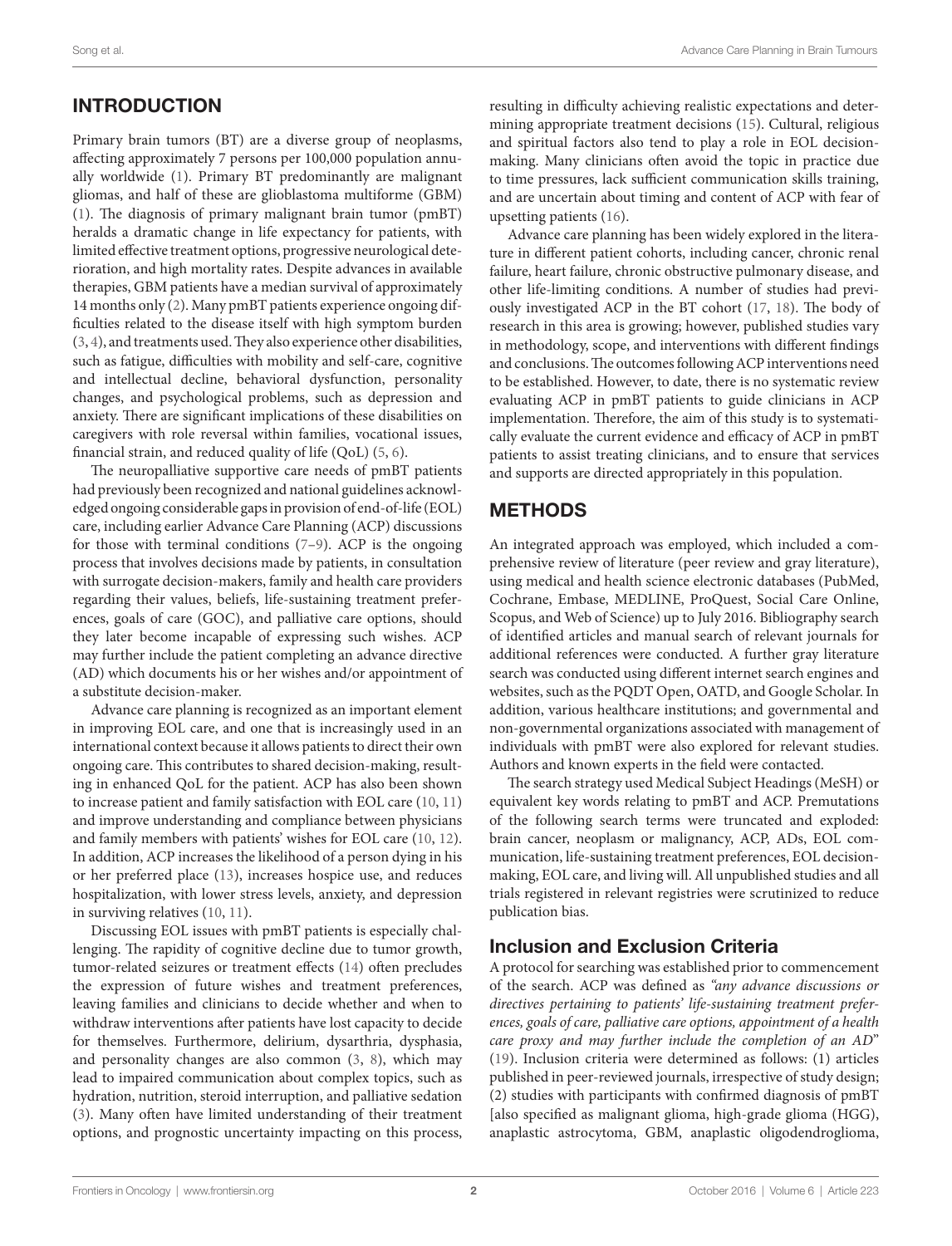oligoastrocytoma or World Health Organization (WHO) tumor grades III and IV]; and (3) 18 years and above. Other studies conducted in different patient cohorts were also included if they provided data for >50% of pmBT patients.

Articles were excluded if the participant subgroups with pmBT were not clearly defined. Theses, narrative reviews, editorials, case reports/series, and published conference abstracts were also excluded.

## Study Selection and Data Extraction

Two authors (Krystal Song and Fary Khan) independently screened all identified study titles and abstracts for inclusion based on the selection criteria. Any disagreements were resolved by consensus discussion with the third author (Bhasker Amatya). Preliminary synthesis was conducted by using a standard *pro forma* created *a priori* with data extraction from studies, which included study characteristics (publication year and country, study type, sample characteristics, methodology, outcome measures, key findings) and intervention characteristics where feasible [type, intensity, domain, setting, delivery mode, duration and any information available about training and feasibility (e.g., adherence)]. Additional description of interventions was obtained from the study corresponding author where necessary.

Thematic analysis of the primary findings presented by each study was undertaken. Findings were individually scrutinized by the two authors (Krystal Song and Fary Khan), who discussed, extracted, and refined key emergent themes. Final themes were then developed and reviewed with feedback sought from the

third author (Bhasker Amatya). Any disagreements were resolved by group discussions.

Two authors (Krystal Song and Bhasker Amatya) independently assessed the methodologic quality and grade of evidence of included studies with the CASP tool (20). The CASP tool uses a systematic approach to appraise different study designs from the following domains: study validity, methodologic quality, presentation of results, and external validity (20). The articles were graded independently, and any disagreements were resolved through consensus. Each of the items from the checklists were judged with "yes" (low risk of bias, score 1), "no" (high risk of bias), or "cannot tell" (unclear or unknown risk of bias, score 0). Total scores were used to grade the methodologic quality of each study assessed [maximum score 11 for randomized controlled trial (RCTs); 12 for cohort studies; 10 for qualitative studies] (20).

## RESULTS

## Results of the Search

The combined searches retrieved a total of 2177 published titles and abstracts, of which 1838 were screened after removal of duplicates. Seventeen articles met inclusion criteria for analysis. Further citation and journal hand searches identified two articles that were included for final analysis. In total, 19 articles (1 RCT, 17 cohort studies, 1 qualitative study) were determined as eligible for this systematic review. See **[Figure 1](#page-2-0)** for a PRISMA flow diagram of the study selection process.

<span id="page-2-0"></span>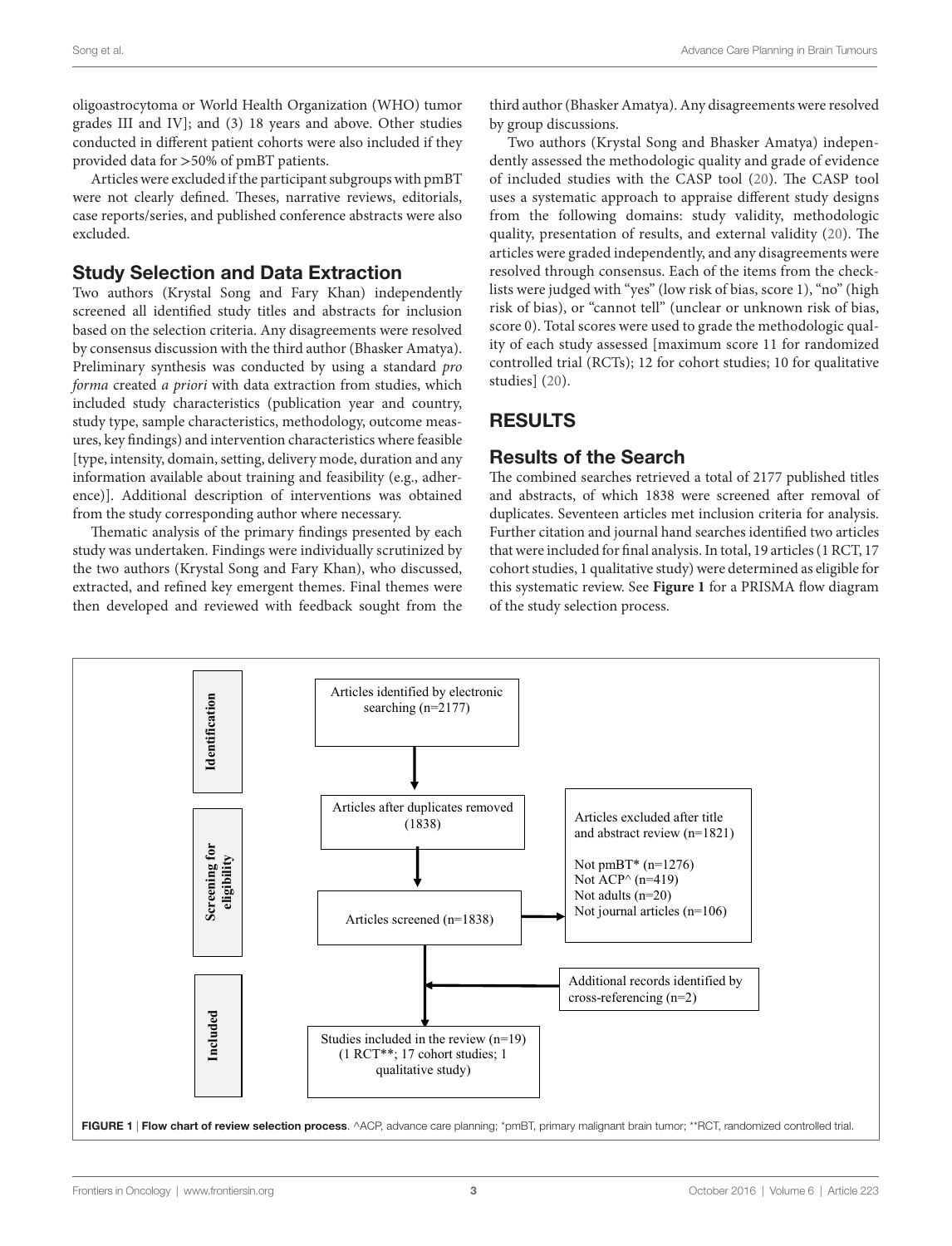## Study Characteristics

The included studies were conducted in different countries: three each were conducted in the USA, Italy, and Australia; two each in Germany, Austria, Netherlands, and UK, while two studies were multicentered and conducted in three different countries: The Netherlands, Austria, and UK. The included studies evaluated a total of with 4686 participants. Detailed information regarding the included studies is presented in **[Table 1](#page-4-0)**. Only one randomized controlled trial (RCT) was identified which evaluated a video decision support tool on ACP in pmBT patients [\(17](#page-12-16)). Other were observational studies, including 14 retrospective and 3 prospective cohort studies and 1 was a qualitative study.

## Study Quality Assessment

There was consensus agreement amongst reviewers regarding methodology used in the studies. **[Table 2](#page-9-0)** provides a quality assessment of included studies using the CASP tool (20). The methodologic quality of included studies varied. The only included RCT was of moderate quality (CASP  $= 8/11$ ). This study was, however, underpowered and had insufficient blinding procedures ([17\)](#page-12-16). The CASP scores for the 17 cohort studies ranged from 2 to 7 out of 12. The overall quality of most included cohort studies was assessed as low to moderate, of which eight studies were of moderate quality ([3](#page-12-2), [21,](#page-12-19) [22,](#page-12-20) [25](#page-12-21), [28](#page-12-22), [30,](#page-13-0) [32,](#page-13-1) [33](#page-13-2)). All cohort studies had substantial flaws in methodologic design with a high risk of bias related to heterogeneous patient characteristics, study design, and outcome analysis. Outcome measurement tools varied among studies, and some tools used were not validated.

## Synthesis of Results

Pooling of data was not possible due to heterogeneity among the included studies in terms of study design, interventions used and presentation of findings. Therefore, study findings are described narratively in most relevant subheadings.

### Description of ACP Interventions

In a RCT, El-Jawahri et al. evaluated the feasibility and effectiveness of a video GOC decision support tool in facilitating ACP in pmBT patients ([17](#page-12-16)). This video tool was used to supplement a verbal description in aiming to improve EOL decision-making in pmBT patients. Fifty participants were randomly assigned to either the verbal narrative ( $n = 27$ ) or additional video tool after the verbal narrative ( $n = 23$ ). The findings suggested that the video tool was effective in promoting comfort care and gaining confidence in decision-making compared to verbal description only. No participants in the video tool group preferred life-prolonging care, 4.4% preferred basic care, 91.3% preferred comfort care, and only 4.4% were uncertain ( $p < 0.0001$ ), while in participants in the verbal narrative group, 25.9% of participants preferred lifeprolonging care, 51.9% basic care, and 22.2% comfort care ([17\)](#page-12-16). However, the effect of the video intervention on QoL and care at the EOL were unclear. This study was underpowered with small sample size and has methodological flaws such as lack of blinding of assessors [\(17](#page-12-16)).

Another intervention study assessed the impact of a pilot program of comprehensive palliative care (including the provision of palliative ACP) for pmBT patients on place of death (POD), rehospitalization rate in the last months of life, and the cost-effectiveness of the care model ([30](#page-13-0)). Of the 529 patients who died, 61% were assisted at home until the EOL, 22.2% died in hospital, and 16.8% died in inpatient hospice. Hospitalization readmission rates and intensive care unit utilization in the last 2 months of life in a subgroup of GBM patients assisted by the home care program were significantly lower than the control group who did not receive home assistance (16.7 vs. 38%, respectively;  $p < 0.001$ ) [\(30](#page-13-0)). The authors, however, failed to report the impact of palliative home care program on QoL, quality of dying or caregiver burden.

#### Prevalence and Preference for Timing and Content of EOL Discussions

End-of-life discussions were poorly used in the included studies. Two studies reported that approximately 12–40% of pmBT patients did not have EOL discussions involving decisions regarding treatment preferences, health care proxy (HCP), palliative care consultation, hospice discussion, and resuscitation wishes ([18,](#page-12-17) [25](#page-12-21)).

Gofton et al. retrospectively evaluated timing and content of EOL discussions in pmBT patients who were admitted to hospital within 6 months of death ([25\)](#page-12-21). The authors found that of 43 deceased pmBT patients, potential admission to a hospice was discussed in 38 patients (88%), a HCP was appointed in 33 patients (77%) and 28 patients (65%) had a do-not-resuscitate (DNR) order. Hospice discussions were initiated at a median of 39 days before death, and DNR orders were filled in at a median of 41 days before death. There was a wide degree of variation in the timing of EOL discussions such as hospice planning (1–140 days) prior to death and resuscitation wishes (1–140 days) ([25\)](#page-12-21). Overall, discussions about treatment restrictions in pmBT patients were often initiated relatively close to death [\(25\)](#page-12-21). Common EOL treatment decisions also concern hydration (87%), comfort care (82%), steroid interruption (45%) tube feeding (13%), palliative sedation (13%), and ADs (6%) ([30](#page-13-0)).

### AD Completion Rates and Nomination of Health Care Proxy

Rates of AD completion varied widely between countries. In a study examining EOL care in HGG patients conducted in three European countries, the authors reported significant contrast in written AD completion, including 46% in Dutch, 37% in British, and only 6% in Austrian patients ( $p < 0.001$ ) [\(28](#page-12-22)). Overall, the findings from the included studies in this review showed that around 0–76% of pmBT patients had an AD completed ([3](#page-12-2), [5](#page-12-4), [17,](#page-12-16) [18](#page-12-17), [23,](#page-12-23) [26,](#page-12-24) [28](#page-12-22), [30,](#page-13-0) [31](#page-13-3), [34](#page-13-4)). The nomination of health care proxies ranged from 8 to 77% among the studies ([3](#page-12-2), [22,](#page-12-20) [26](#page-12-24)).

#### Use of Palliative Care and Hospice, and Place of Death

The use of palliative care in pmBT is widely discussed in the included studies ([3](#page-12-2), [21,](#page-12-19) [24,](#page-12-25) [25](#page-12-21), [27](#page-12-26), [30,](#page-13-0) [31,](#page-13-3) [33](#page-13-2)). Collins et al. examined the clinical presentation and patterns of care for short-term pmBT survivors [\(21](#page-12-19)). The authors found that 22% of short-term survivors (those who died during initial admission) did not have contact with palliative care. Of the  $23\%$  ( $n = 264$ ) of patients who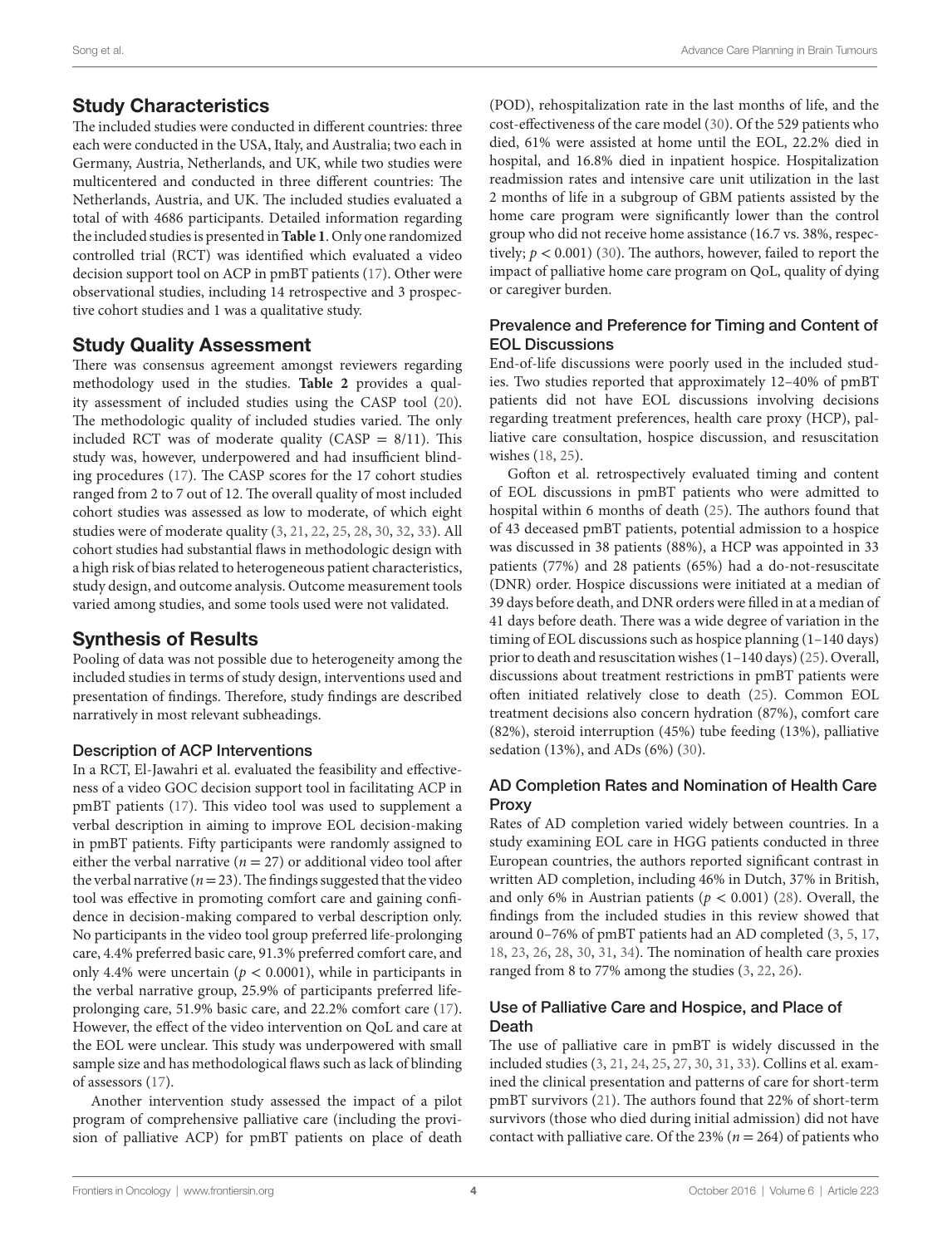#### TABLE 1 | Summary of included studies.

<span id="page-4-0"></span>

|    | Reference,<br>country             | Aim of study                                                                                                                                                                                                  | <b>Study type</b>              | Methodology                                                                                                                                                                                                                                                                                                                                                                                                                                                        | Participants and demographic<br>characteristics                                                                                                                                                                                                                                                                                                                                                                                                                                            | <b>Key findings</b>                                                                                                                                                                                                                                                                                                                                                                                                                                                                                                                                                                                                                                                                                             |
|----|-----------------------------------|---------------------------------------------------------------------------------------------------------------------------------------------------------------------------------------------------------------|--------------------------------|--------------------------------------------------------------------------------------------------------------------------------------------------------------------------------------------------------------------------------------------------------------------------------------------------------------------------------------------------------------------------------------------------------------------------------------------------------------------|--------------------------------------------------------------------------------------------------------------------------------------------------------------------------------------------------------------------------------------------------------------------------------------------------------------------------------------------------------------------------------------------------------------------------------------------------------------------------------------------|-----------------------------------------------------------------------------------------------------------------------------------------------------------------------------------------------------------------------------------------------------------------------------------------------------------------------------------------------------------------------------------------------------------------------------------------------------------------------------------------------------------------------------------------------------------------------------------------------------------------------------------------------------------------------------------------------------------------|
| 1. | Arber et al. (6),<br>UK           | To investigate symptom<br>profile and access<br>to rehabilitation and<br>supportive care services<br>of primary malignant<br>brain tumor (pmBT)<br>patients and carers                                        | Retrospective<br>cohort study  | Data collected included demographic<br>information, symptom profile, care issues,<br>services used, and place of death (POD)                                                                                                                                                                                                                                                                                                                                       | $N = 70$<br>Mean age 64 years (range 21-94);<br>women 44%; glioblastoma<br>multiforme (GBM) 59%                                                                                                                                                                                                                                                                                                                                                                                            | 79% ( $n = 55$ ) had details of POD including 30% who<br>died at hospice, 16% at home, 20% in another hospital,<br>13% nursing home                                                                                                                                                                                                                                                                                                                                                                                                                                                                                                                                                                             |
| 2. | Collins et al.<br>(21), Australia | To investigate the<br>clinical presentation,<br>patterns of supportive<br>and palliative care (PC)<br>utilization for short-<br>term malignant glioma<br>patients (survival time<br>$<$ 120 days)             | Retrospective<br>cohort study  | Retrospective cohort study of incident malignant<br>glioma cases between 2003 and 2009 surviving<br><120 days in Victoria, Australia. Data collected<br>included clinical symptoms, hospital utilization,<br>supportive care utilization, PC involvement, and<br><b>POD</b>                                                                                                                                                                                        | $N = 482$ (no. of shorter term<br>survivors of total 1,160 patients<br>with incident PMG diagnosis)<br>Group 1 ( $n = 218$ , 19%) died<br>during diagnosis admission; 89%<br>GBM; mean number of hospital<br>bed days = $40$ (median 33)<br>Group 2 ( $n = 264$ , 23%) survived<br>the diagnosis admission but died<br>within 120 days from diagnosis;<br>86% GBM; mean number of<br>hospital bed days = $17$ (median 11);<br>POD: home 32%, PC bed/hospice<br>38%, and acute hospital 30% | 62% of Group 1 was admitted to a PC bed during the<br>diagnosis admission. 22% of the cohort died without<br>any PC contact<br>Only 12% of Group 2 patients had a PC consultation for<br>appropriate planning and support during their diagnosis<br>admission as compared to 78% of group 1 patients                                                                                                                                                                                                                                                                                                                                                                                                            |
| 3. | Diamond et al.<br>(22), USA       | To evaluate the<br>frequency of and<br>characteristics<br>associated with early<br>vs. late hospice referral<br>in pmBT patients                                                                              | Retrospective<br>cohort study  | Data collected included demographic data,<br>presence of health care proxy (HCP), clinical<br>characteristics and utilization of homecare<br>services, and characteristics associated with late<br>vs. earlier referral to home hospice                                                                                                                                                                                                                            | $N = 160$<br>Mean age 63.4 years (SD, 15.6);<br>women, 42%; 65% GBM; POD:<br>home 82%, affiliated hospice<br>facility 18%                                                                                                                                                                                                                                                                                                                                                                  | Of 160 patients with pmBT followed to death in hospice<br>care, 32 (22.5%) were enrolled within 7 days of death.<br>In comparison to early hospice referral, a greater<br>proportion was bedbound at admission (97.2 vs.<br>61.3%), aphasic (61.1 vs. 20.2%), unresponsive (38.9%<br>vs. 4%) or dyspneic (27.8% vs. 9.7%). Male patients,<br>Medicaid insurance coverage and those without a HCP<br>were significantly associated with late referral. 36%<br>$(n = 58)$ of all patients had no appointed HCP at time<br>of home hospice admission. 55.6% ( $n = 20$ ) of those<br>referred late to hospice did not have a HCP                                                                                   |
| 4. | El-Jawahri et al.<br>$(17)$ , USA | To evaluate the<br>effectiveness of the use<br>of goals-of-care (GOC)<br>video to supplement<br>a verbal description in<br>improving end-of-life<br>(EOL) decision-making<br>for malignant glioma<br>patients | Randomized<br>controlled trial | 50 participants with malignant glioma were<br>randomly assigned to either a verbal narrative<br>of GOC options at the EOL (control) $(n = 27)$ ,<br>or a 6-min video after the same verbal narrative<br>(intervention) $(n = 23)$<br>Primary outcome measure: post-intervention<br>preference for EOL care<br>Secondary outcome measures: change in<br>knowledge scores after the narrative or video;<br>decisional conflicts scores between both<br>interventions | $N = 50$<br>Mean age, 54 years; range,<br>32-77 years; 44% women; 82%<br>married; 76% had an advance<br>directive (AD); 72% GBM                                                                                                                                                                                                                                                                                                                                                            | After verbal description, 25.9% of participants'<br>preferred life-prolonging care, 51.9% basic care and<br>22.2% comfort care. In the video arm, no participants<br>preferred life-prolonging care, 4.4% preferred basic<br>care, 91.3% preferred comfort care, and 4.4% were<br>uncertain ( $p < 0.0001$ ). The mean increase in knowledge<br>score was higher in the video group compared to the<br>verbal control group (1.9 vs. 0.9; $p = 0.004$ ). The mean<br>uncertainty score regarding decision-making (range,<br>3-15; higher score indicating less uncertainty) was higher<br>in the video group than in the verbal group (13.7 vs.<br>11.5, respectively: $p < 0.002$ ), 82.6% in the intervention |

Advance Care Planning in Brain Tumours

Advance Care Planning in Brain Tumours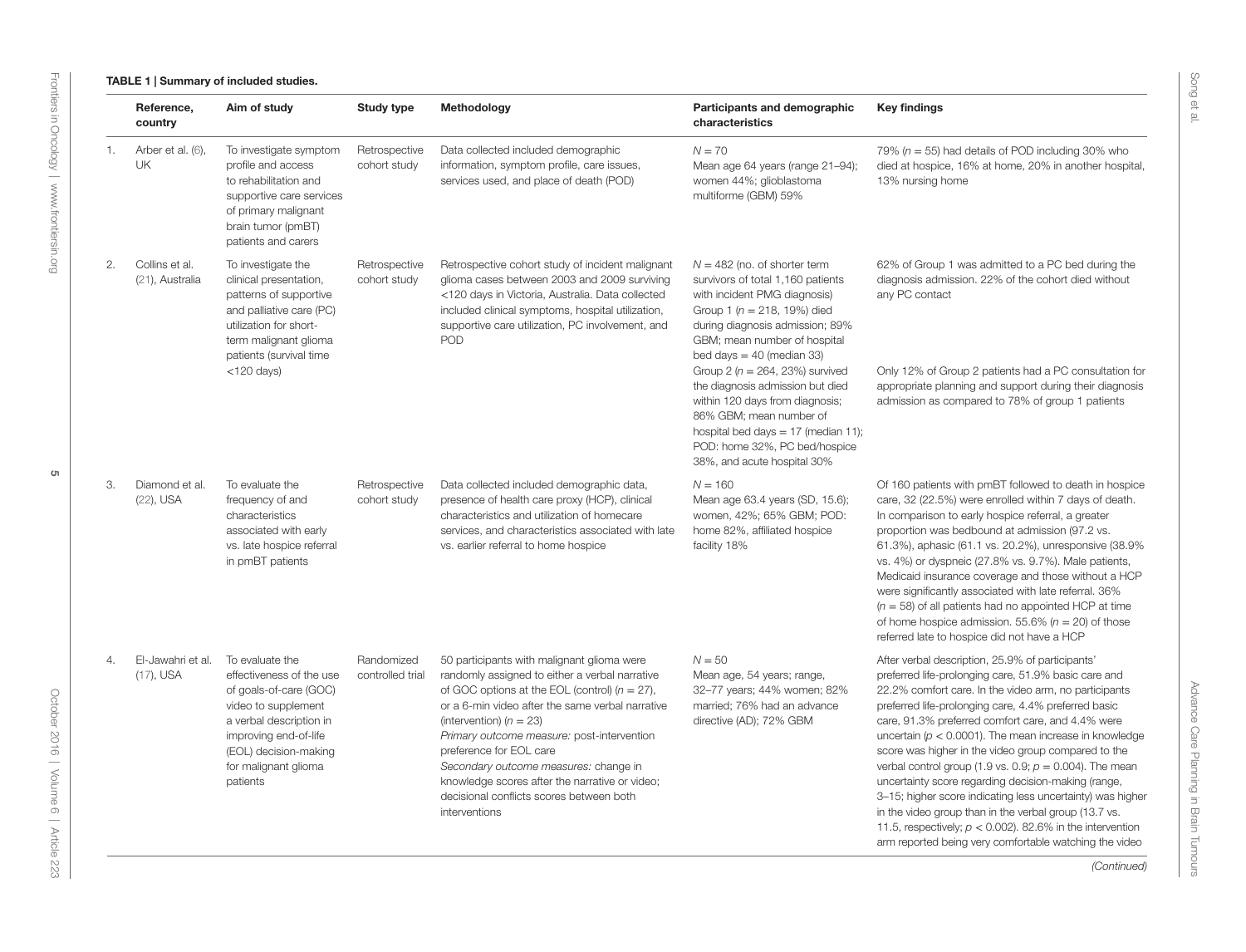#### TABLE 1 | Continued

|    | Reference,<br>country                                                                                                                                                             | Aim of study                                                                                                                                                               | <b>Study type</b>                                             | Methodology                                                                                                                                                                                                                                                                                                                                                                                                                                           | Participants and demographic<br>characteristics                                                                                                                                                                                                                                                                                                                                   | <b>Key findings</b>                                                                                                                                                                                                                                                                                                                                                                                                                     |
|----|-----------------------------------------------------------------------------------------------------------------------------------------------------------------------------------|----------------------------------------------------------------------------------------------------------------------------------------------------------------------------|---------------------------------------------------------------|-------------------------------------------------------------------------------------------------------------------------------------------------------------------------------------------------------------------------------------------------------------------------------------------------------------------------------------------------------------------------------------------------------------------------------------------------------|-----------------------------------------------------------------------------------------------------------------------------------------------------------------------------------------------------------------------------------------------------------------------------------------------------------------------------------------------------------------------------------|-----------------------------------------------------------------------------------------------------------------------------------------------------------------------------------------------------------------------------------------------------------------------------------------------------------------------------------------------------------------------------------------------------------------------------------------|
| 5. | Faithfull et al.<br>$(23)$ , UK                                                                                                                                                   | To explore the<br>referral and carer<br>characteristics, illness<br>trajectory, symptoms<br>and services provided<br>to carers and patients<br>with pmBT referred<br>to PC | Retrospective<br>cohort study                                 | Data collected included demographics, PC,<br>service utilization, symptom profile and time from<br>diagnosis of brain tumor to referral and death                                                                                                                                                                                                                                                                                                     | $N = 39$                                                                                                                                                                                                                                                                                                                                                                          | Out of 37 who died, POD: 33% ( $n = 13$ ) home, 33%<br>$(n = 13)$ hospice, 13% $(n = 5)$ nursing home                                                                                                                                                                                                                                                                                                                                   |
| 6. | Flechl et al. (24),<br>Netherlands                                                                                                                                                | To evaluate the<br>caregivers' experiences<br>on the EOL phase of<br>deceased GBM patients                                                                                 | Retrospective<br>questionnaire<br>completion by<br>caregivers | Data collected included the caregiver's view<br>of the patients' terminal phase, experiences<br>and emotions of caregiver during the last three<br>months of patients' life, patients' quality of life<br>(QoL), quality of care, EOL preferences and POD<br>information                                                                                                                                                                              | $N = 52.$<br>Mean age, 63 years; range,<br>35-83 years; women, 37%; POD:<br>home 40%, hospice 12%, hospital<br>46%, and nursing home 2%                                                                                                                                                                                                                                           | 30/52 patients had expressed preferences for their<br>place of death; 79% wished to die at home and 68% of<br>them fulfilled this. No patient had expressed a formal AD                                                                                                                                                                                                                                                                 |
| 7. | Gofton et al.<br>(25), USA                                                                                                                                                        | To evaluate the PC<br>needs and EOL<br>decisions of patients<br>with primary and<br>metastatic brain tumors                                                                | Retrospective<br>cohort study                                 | Data collected included evidence of resuscitation<br>at the EOL, evidence of cancer directed therapy<br>in the last month of life, HCP, PC consultation,<br>hospice discussion, and evidence of discussion<br>regarding resuscitation wishes                                                                                                                                                                                                          | $N = 168$ (total sample) including<br>primary BT ( $n = 144$ ) or metastatic<br>brain tumor ( $n = 24$ )<br>Grade III/IV glial tumors: $N = 101$<br>(70.1% of primary brain tumor<br>sample); Mean age, $58.2 \pm 15$ ,<br>42 (41.6%) women; 43 (42.6%)<br>deceased; POD $(n = 43)$ : home<br>20.9%, outpatient hospice support<br>34.9%, hospice 32.6%, and<br>nursing home 2.3% | Of the WHO grade III/IV brain tumor patients who died<br>during the course of the study ( $n = 43$ ), approximately<br>12% had no documented EOL discussions, 76.7% had<br>an appointed HCP, and 65.1% had a do-not-resuscitate<br>order. The timing of EOL discussions to death such as<br>hospice planning (1-140 days) (median $=$ 28 days) and<br>resuscitation wishes $(1-140 \text{ days})$ (median = 31.5 days)<br>varied widely |
| 8. | Golla et al. (26),<br>To evaluate whether<br>Germany<br>GBM patients are<br>capable of regular<br>self-assessment of<br>their symptoms and<br>needs during disease<br>progression |                                                                                                                                                                            | Prospective<br>cohort study                                   | GBM patients' PC issues were assessed from<br>diagnosis to death or for at least 12 months<br>every 7 weeks $(\pm 8 \text{ days})$ . Each assessment<br>consisted of two parts: (1) semi-structured<br>interview regarding current disease status,<br>treatment, burdensome symptoms, EOL care<br>wishes; (2) PC assessments using the Hospice<br>and Palliative Care Evaluation (HOPE, 27 items)<br>and the Palliative Outcome Scale (POS, 11 items) | $N = 13$<br>Age range, 45-71 years; women,<br>31%; 15% $(n = 2)$ AD, 8% $(n = 1)$<br>HCP; POD: home 23%, hospice<br>31%, nursing home 8%, and<br>hospital 38%                                                                                                                                                                                                                     | 31% of patients in this study obtained AD during the<br>course of GBM disease, and 62% obtained HCPs.<br>Repeated interviews in the current study may have<br>possibly influenced GBM patients' ACP                                                                                                                                                                                                                                     |
| 9. | Heese et al. (27),<br>Germany                                                                                                                                                     | To evaluate caregivers'<br>perception of medical<br>and psychological<br>support received during<br>the final disease phase<br>of glioma patients                          | Retrospective<br>cohort study                                 | Data collected from caregivers through<br>questionnaires included patients' place of PC<br>during final 4 weeks and POD, supporting<br>physician, medical support for EOL problems,<br>receipt of counseling by physician with regards<br>to PC                                                                                                                                                                                                       | $N = 605$<br>WHO Grade IV tumor 71.3%<br>$(n = 398)$ ; mean age 58.8 years<br>(range 17.6-86.7 years) (total<br>sample); POD: home 47.7%,<br>hospice 19.3%, nursing home<br>7.3%, and hospital 22.6%                                                                                                                                                                              | Medical support was provided by GPs in 72.3% of<br>cases, 29.9% by physicians affiliated with a nursing<br>home or hospice, 17% by general oncologists and 6%<br>by specialized neurooncologists. 21.3% of patients<br>received care from physicians who specialized in PC<br>medicine                                                                                                                                                  |

*(Continued)*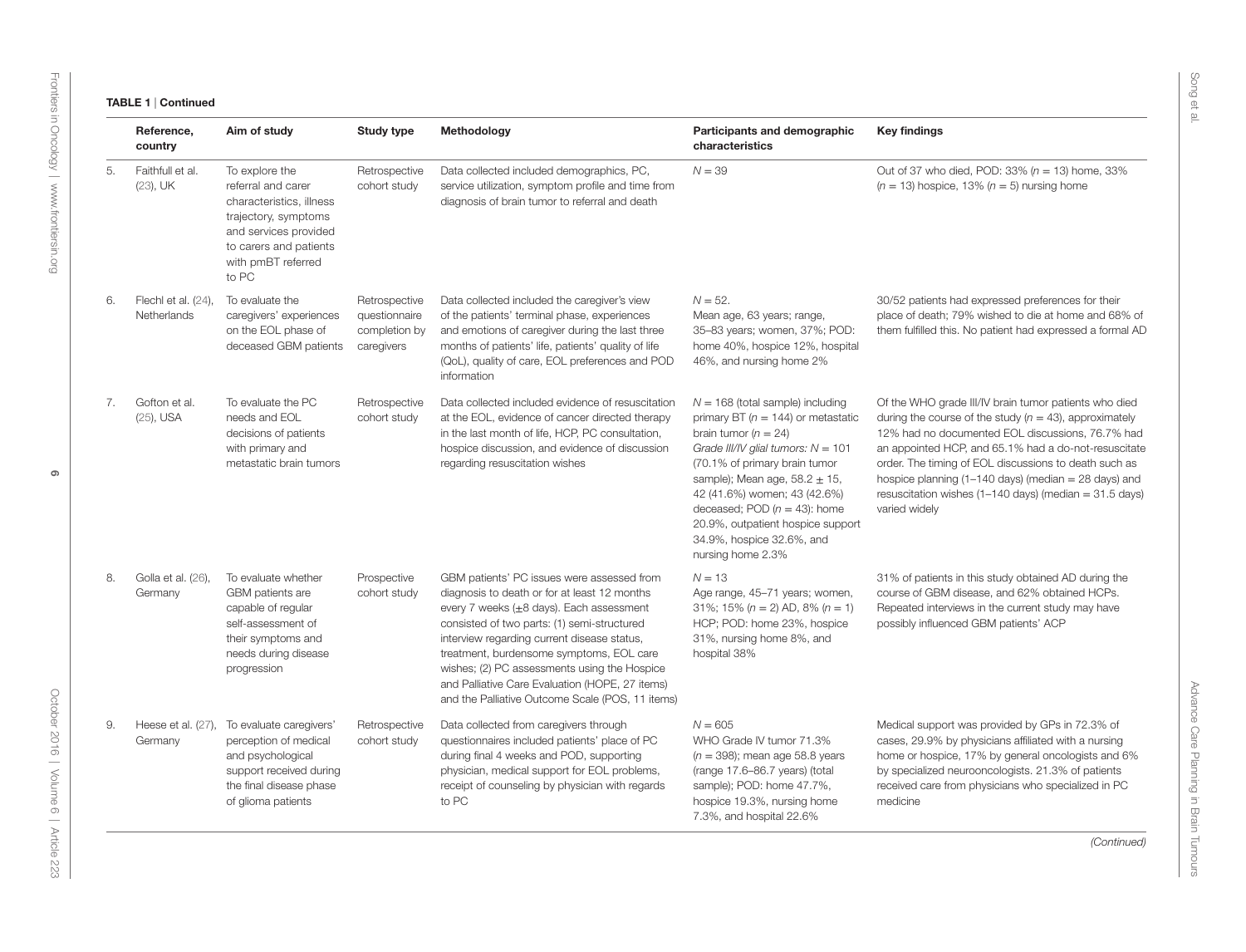#### TABLE 1 | Continued

|     | Reference,<br>country                                            | Aim of study                                                                                                                                                                                                                                  | <b>Study type</b>             | Methodology                                                                                                                                                                                                                                                                                                                                                                                                                                                                                                                                                                                                                                                            | Participants and demographic<br>characteristics                                                                                                                                                                                                               | <b>Key findings</b>                                                                                                                                                                                                                                                                                                                                                                                                                                                                                                                                                                                                                                                                                                                                                                                                                                                                                              |
|-----|------------------------------------------------------------------|-----------------------------------------------------------------------------------------------------------------------------------------------------------------------------------------------------------------------------------------------|-------------------------------|------------------------------------------------------------------------------------------------------------------------------------------------------------------------------------------------------------------------------------------------------------------------------------------------------------------------------------------------------------------------------------------------------------------------------------------------------------------------------------------------------------------------------------------------------------------------------------------------------------------------------------------------------------------------|---------------------------------------------------------------------------------------------------------------------------------------------------------------------------------------------------------------------------------------------------------------|------------------------------------------------------------------------------------------------------------------------------------------------------------------------------------------------------------------------------------------------------------------------------------------------------------------------------------------------------------------------------------------------------------------------------------------------------------------------------------------------------------------------------------------------------------------------------------------------------------------------------------------------------------------------------------------------------------------------------------------------------------------------------------------------------------------------------------------------------------------------------------------------------------------|
| 10. | Koekkoek<br>et al. (28),<br>Netherlands,<br>Austria, UK          | To evaluate cross-<br>Retrospective<br>national differences<br>cohort study<br>whether different<br>patterns of EOL care<br>meet patient's specific<br>needs<br>To evaluate prevalence<br>of symptoms<br>and medication<br>management in pmBT |                               | Data collected from relatives of deceased pmBT<br>patients examined: (1) EOL care organization<br>such as place of care, transitions to another<br>health care setting, and POD; (2) treatment<br>preferences, including presence of AD and<br>preferred POD; (3) experiences with EOL care:<br>actual POD, quality of information provided by<br>treating physician, satisfaction with explanation<br>of treatment decisions and symptoms treatment;<br>and (4) perceived quality of care (QOC) during<br>last 3 months before death                                                                                                                                  | $N = 207$<br>Total number of patient's relatives<br>who could be traced: Dutch<br>$(n = 131)$ , Austrian $(n = 119)$<br>and British ( $n = 89$ ). Returned<br>questionnaires included 83 (63%)<br>Dutch, 72 (61%) Austrian, and 52<br>(58%) British relatives | Three months before death, 75% of patients were at<br>home. POD differed significantly ( $p < 0.001$ ). In the<br>Netherlands, Austria and UK, respectively, patients most<br>often died at home (60%), in a hospital (41%) or hospice<br>$(41\%)$ ( $p < 0.001$ ). Three months before death, patients<br>expressed specific treatment wishes to their relatives in<br>almost 80% in Dutch population, in contrast to 58 and<br>48% of Austrian and British patients ( $p < 0.001$ )<br>Written AD was used in 46% of Dutch, 37% of British,<br>but only 6% of Austrian patients ( $p < 0.001$ ). In 10%<br>of patients, physicians made decisions that were<br>incongruent with patient's earlier expressed preferences,<br>irrespective of country. Dying at the preferred place,<br>satisfaction with information provided and effective<br>symptom treatment were independently associated with<br>good QOC |
|     | 11. Koekkoek<br>et al. (29),<br>Netherlands,<br>Belgium, Austria | patients during EOL<br>phase                                                                                                                                                                                                                  | Retrospective<br>cohort study | Data collected included symptoms, general EOL<br>symptoms, perceived QOC                                                                                                                                                                                                                                                                                                                                                                                                                                                                                                                                                                                               | $N = 178$<br>Mean age 59.7 years; women<br>29.8%; Grade IV brain tumor<br>89.3%                                                                                                                                                                               | POD included home 54.7%, hospice 18.2%, hospital<br>12.4%, nursing home 12.4%                                                                                                                                                                                                                                                                                                                                                                                                                                                                                                                                                                                                                                                                                                                                                                                                                                    |
|     | 12. Pace et al. (3),<br>Italy                                    | To explore EOL issues<br>and treatment decisions<br>in a population of brain<br>tumor patients followed<br>at home until death by a<br>neuro-oncologic home<br>care palliative unit                                                           | Retrospective<br>cohort study | Patients were enrolled in a comprehensive<br>program of neuro-oncological home care,<br>receiving neurological assistance, nursing,<br>psychosocial support, and rehabilitation at home.<br>Data collected included clinical symptoms, PC<br>treatments, and EOL treatment decisions                                                                                                                                                                                                                                                                                                                                                                                   | $N = 169$<br>Mean age, 56 years; range,<br>15-93 years; women, $n = 87$ ;<br>79.9% GBM                                                                                                                                                                        | Only 6% had early AD about EOL treatment. Majority<br>were not competent to make treatment decisions in the<br>last month of life. Tube feeding was installed in 13%<br>of patients, steroids tapered in 45% of patients and<br>palliative sedation in 13% of patients. Only 52.9% of<br>patients were fully aware about prognosis, 27% partially<br>aware, and 20% unaware                                                                                                                                                                                                                                                                                                                                                                                                                                                                                                                                      |
| 13. | Pace et al. (30),<br>Italy                                       | To evaluate a pilot<br>neuro-oncological<br>home care program of<br>comprehensive palliative<br>care for brain tumor<br>patients                                                                                                              | Retrospective<br>cohort study | This model aimed to meet patients' needs for<br>care in all stages of disease, support the families<br>and reduce the rehospitalization rate. The intensity<br>of care changes in different stages of disease from<br>low intensity (e.g., home visit, phone contact) to<br>medium level intensity in the disease progression<br>stage [more than one weekly visit, nursing<br>assistance, psychological assistance, palliative<br>advance care planning (ACP), and high intensity in<br>the EOL stage (e.g., 3 weekly home visits)].<br>Data analyzed included POD, caregiver<br>satisfaction, rehospitalization rate and the impact<br>on costs to the health system | $N = 848$<br>Male/female ratio 439:409; mean<br>age 57 years (range: 17-89 years);<br>50.1% GBM<br>Of the 529 patients who died,<br>323 (61%) were assisted at home<br>until the EOL, 117 (22.2%) died in<br>hospital, and 89 (16.8%) died in<br>hospice      | Common EOL treatment decisions in 323 BT patients<br>who were assisted at home until death included steroid<br>withdrawal (45%), mild hydration (87%), tube feeding<br>(13%) and palliative sedation (11%). Only 6% of these<br>patients had an AD<br>Cost-effective analyses performed in a subgroup of<br>GBM patients showed that a group of patients assisted<br>by the home care program ( $n = 72$ ) had significantly<br>lower hospital readmission rates and ICU utilization in<br>the last 2 months of life than the control group ( $n = 72$ ),<br>who did not receive home assistance (16.7 vs. 38%,<br>respectively; $P < 0.001$ ). There was also a statistically<br>significant difference in economic cost for care delivered<br>during hospital stays in the same period (\$9990 vs.<br>\$76,000; p < 0.001                                                                                      |

*(Continued)*

Advance Care Planning in Brain Tumours

Advance Care Planning in Brain Tumours

Song et al.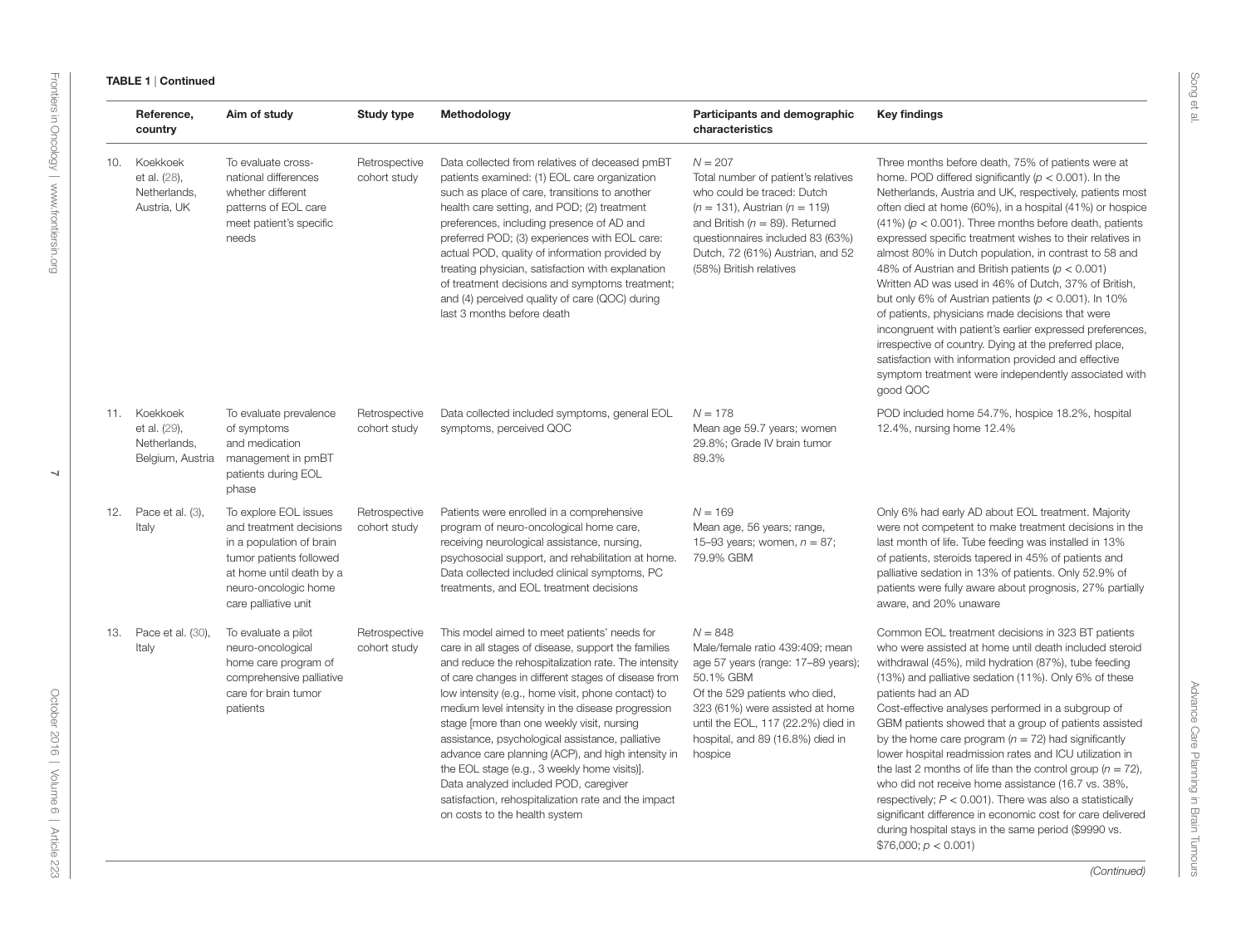|     | Reference,<br>country                         | Aim of study                                                                                                                                                                                               | <b>Study type</b>                                     | Methodology                                                                                                                                                                                                                                                                                                                                                                                                            | Participants and demographic<br>characteristics                                                                                                                                  | <b>Key findings</b>                                                                                                                                                                                                                                                                                                                                                                                                                                                                                                                                                                                                                                                                           |
|-----|-----------------------------------------------|------------------------------------------------------------------------------------------------------------------------------------------------------------------------------------------------------------|-------------------------------------------------------|------------------------------------------------------------------------------------------------------------------------------------------------------------------------------------------------------------------------------------------------------------------------------------------------------------------------------------------------------------------------------------------------------------------------|----------------------------------------------------------------------------------------------------------------------------------------------------------------------------------|-----------------------------------------------------------------------------------------------------------------------------------------------------------------------------------------------------------------------------------------------------------------------------------------------------------------------------------------------------------------------------------------------------------------------------------------------------------------------------------------------------------------------------------------------------------------------------------------------------------------------------------------------------------------------------------------------|
| 14. | Pompili et al.<br>$(31)$ , Italy              | To evaluate the results<br>of home PC and EOL<br>issues in GBM patients                                                                                                                                    | Retrospective<br>cohort study                         | The intensity of the home care program ranged<br>from low intensity (weekly home access or contact<br>by phone standard ambulatory consultation) to<br>a medium level of intensity in patients with more<br>progressive stage (more than one weekly access,<br>nursing assistance, psychological assistance,<br>palliative ACP) and a high level of intensity of care<br>in the EOL stage (at least 3 weekly accesses) | $N = 122$<br>100% GBM patients; 52.4%<br>died ( $n = 64$ ), median survival<br>13.34 months; POD: home 53.1%,<br>hospice 34.4%, and 12.5%<br>hospital                            | Only 6% of patients in this study had an AD                                                                                                                                                                                                                                                                                                                                                                                                                                                                                                                                                                                                                                                   |
| 15. | Sizoo et al. (32),<br>Netherlands             | To evaluate the<br>proportion of pmBT<br>patients dying with<br>dignity as perceived by<br>their relatives; to identify<br>disease and care<br>factors correlated with<br>dying with dignity               | Retrospective<br>survey of<br>carers'<br>perspectives | Data collected included patients' symptom<br>profile, health-related QoL, decision-making,<br>place and quality of EOL care, and dying with<br>dignity                                                                                                                                                                                                                                                                 | $N = 81$<br>Mean age at death, 61 years;<br>range, 20-86 years; women, 36%;<br>POD: home 57%, hospice 17%,<br>nursing home 12%, and hospital<br>10%                              | 75% of relatives of patient cohort indicated that the<br>patient died with dignity. These patients had fewer<br>communication deficits, fewer transitions between<br>health care settings in EOL phase and more frequently<br>died at preferred POD. Higher satisfaction rates with<br>the physician, the ability to communicate EOL decisions<br>and absence of transitions between settings were most<br>predictive of a dignified death. Patients who died at<br>home died most often with dignity (83%), followed by<br>hospice (71%), hospital (63%), and nursing home (50%)<br>patients ( $p = 0.255$ )                                                                                 |
| 16. | Sizoo et al. (18),<br>Netherlands             | To evaluate the EOL<br>decision (ELD) making<br>process in high-grade<br>glioma (HGG) patients                                                                                                             | Retrospective<br>cohort study                         | Questionnaire data collection from physicians<br>and relatives regarding EOL conditions (patients'<br>ELD preferences, patients' competence)<br>and ELD-making (forgoing treatment and the<br>administration of drugs with a potential life-<br>shortening effect)                                                                                                                                                     | $N = 101$<br>Mean age at death, 60 years;<br>range, N/A; women, 28%; Grade<br>4 HGG 88%, Grade 3 HGG 12%;<br>POD: home 66%, hospice 10%,<br>hospital 7%, and nursing home<br>16% | Of 101 patients, there was a 62% ( $n = 51$ )<br>physician response rate, with relatives' data for<br>an additional 50 patients. 52% of patients were<br>relatively incompetent to make decisions due to EOL<br>cognitive deficits. 40% of patients did not have EOL<br>preference discussions with their physician. Only<br>3% of patients declined this discussion. At least<br>one EOL decision was made in 72% of patients,<br>most often steroid withdrawal. In a subset of<br>deceased patients ( $n = 50$ ), 42% of patients had an<br>AD, with 4% of physicians not being aware of this.<br>Incongruence existed between patients' EOL wishes<br>with physician decisions in EOL care |
|     | 17. Sundararajan<br>et al. (33),<br>Australia | To evaluate the<br>association between<br>symptoms, receipt of<br>supportive and PC, and<br>POD of pmBT cases<br>who survived for at least<br>120 days between their<br>first hospitalization and<br>death | Retrospective<br>cohort study                         | Data collected included patient characteristics,<br>receipt of supportive and PC, and POD. PC<br>would include tasks of care education, clear<br>information, emotional support and equipment<br>access, carer support, exploration of preferences<br>and informed decision-making                                                                                                                                     | $N = 678$<br>Mean age 62y; women, 40%;<br>median survival 11 months; GBM,<br>84%; POD: home 26%, hospice<br>49%, and acute hospital 25%                                          | Increased receipt of PC consultation from 5 to<br>63% and the use of a hospice bed from 2 to 49%<br>from diagnosis to hospitalization during which they<br>died was shown. Patients having one or more<br>symptoms were more than five times as likely to<br>receive PC. Factors associated with POD were<br>patients who received any PC in the last 120 days<br>before death                                                                                                                                                                                                                                                                                                                |

*(Continued)*

Advance Care Planning in Brain Tumours

Advance Care Planning in Brain Tumours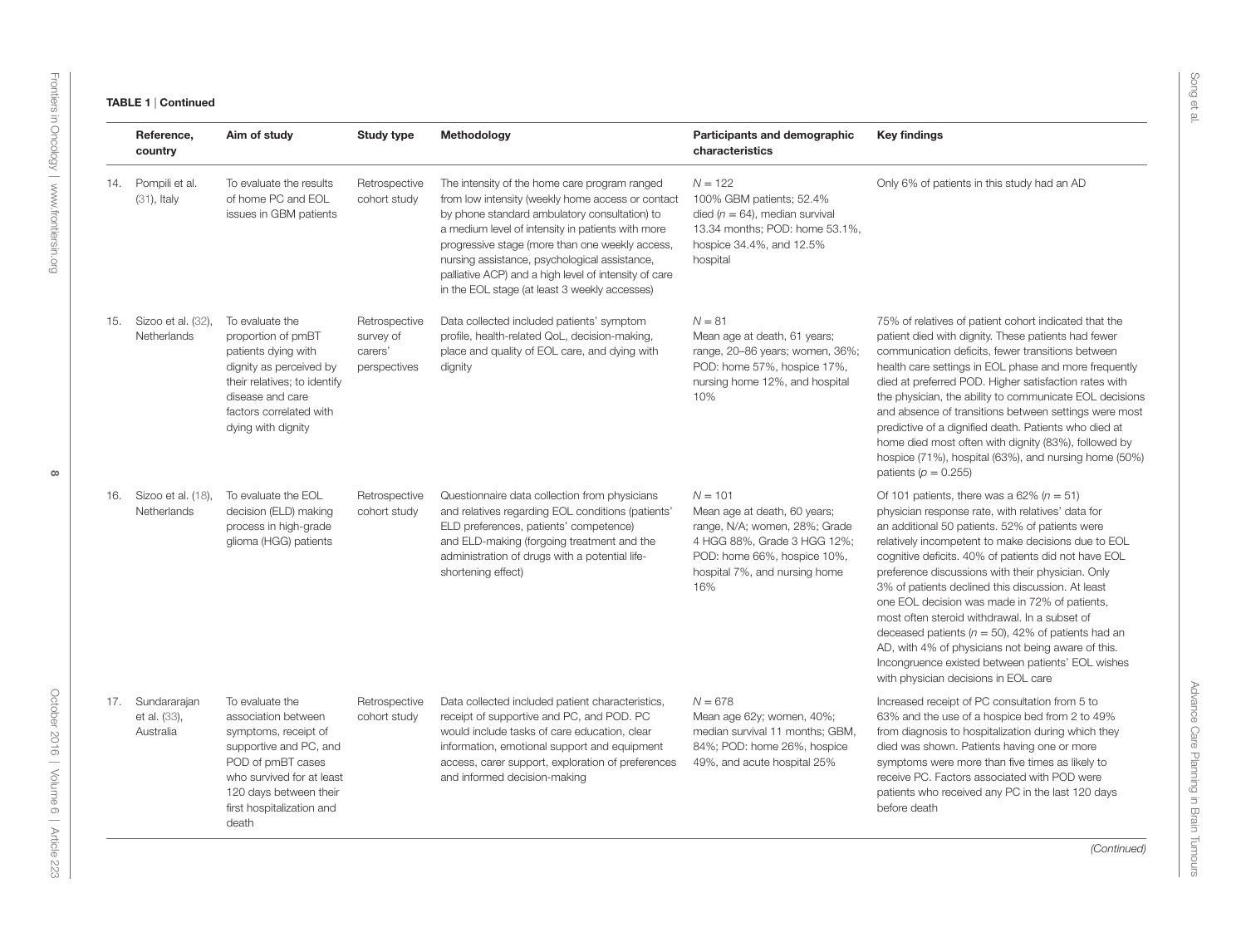| Reference, | Aim of study                                                                                   | Study type                                                     | Methodology                                                                                                                                                                                                            | Participants and demographic<br>characteristics                                | Key findings                                                                                                                                                                                                                                                                                                                                                             |
|------------|------------------------------------------------------------------------------------------------|----------------------------------------------------------------|------------------------------------------------------------------------------------------------------------------------------------------------------------------------------------------------------------------------|--------------------------------------------------------------------------------|--------------------------------------------------------------------------------------------------------------------------------------------------------------------------------------------------------------------------------------------------------------------------------------------------------------------------------------------------------------------------|
|            | experience of brain<br>tumor patients in<br>discussing ACP<br>To evaluate the<br>awareness and | cohort study<br>prospective<br>Qualitative                     | ACP with primary and metastatic BT patients in a<br>semi-structured interview questions explored<br>Initial open-ended questionnaire followed by<br>were analyzed using thematic analyses and<br>grounded theory       | 22-65 years); women 61%; 56%<br>Mean age 51 years (range<br>$N = 18$           | amongst participants and most felt that a medical<br>Study findings showed that participants reported<br>facilitator of the decision-making process would<br>views on appropriate timing of ACP discussions<br>overall good QoL. Thematic analyses indicated<br>that participants had limited awareness and<br>understanding of ACP. There were variable<br>be preferred |
|            | in GBM patients in the<br>signs, symptoms, and<br>treatment strategies<br>EOL phase            | Retrospective<br>cohort study                                  | Data collected included signs, symptoms, and<br>whenever possible with the patient and/or with<br>analyzed. Treatment decisions were discussed<br>therapeutic strategies and was descriptively<br>proxies if available | 50 years; mean survival, 48 weeks<br>Women 32%; mean age at death,<br>$N = 57$ | NSAIDs, 75% anticonvulsants, and 56% steroids. Only<br>With treatment strategies, 95% received opioids, 77%<br>2 (4%) patients had an AD                                                                                                                                                                                                                                 |
|            | Australia<br>country<br>Austria                                                                | 19. Thier et al. (34), To investigate the<br>Song et al. (23), |                                                                                                                                                                                                                        |                                                                                | hospital and community setting. ACP discussions (n = 10) GBM patients; 0% AD                                                                                                                                                                                                                                                                                             |

survived the diagnosis admission but died within 120 days later, only 12% had a palliative care consultation for appropriate planning and support during their diagnosis admission. Surprisingly, the majority (38%) died in a palliative care bed/inpatient hospice, 32% died at home, and 30% in an acute hospital ([21\)](#page-12-19). It was suggested that timely referral to palliative care at the initial point of discharge may have facilitated death at home or in a more appropriate and cost-efficient hospital setting. This study was of retrospective design and did not evaluate other factors predicting shorter survival rates. In another study, Heese et al. retrospectively assessed the palliative care involvement in EOL support of pmBT patients and found that only 21.3% of patients received care from physicians who specialized in palliative medicine in their final 4 weeks prior to death ([27\)](#page-12-26).

A study conducted in Australia found that pmBT patients who received any palliative care in the last 120 days before death were more likely to die out of hospital ([25\)](#page-12-21). Pace et al. evaluating a pilot program of comprehensive palliative neurological home care for BT patients ([30\)](#page-13-0), showed a subgroup of GBM patients  $(n = 425)$  who were assisted by the palliative home care program had significantly lower hospital readmission rates, ICU utilization in the last 2 months of life compared to the control group who did not receive home assistance (16.7% vs. 38% respectively;  $p < 0.001$ ) ([30\)](#page-13-0).

Similarly, there was variability in the reported POD among different countries. Study findings suggested that the reported rate of dying at home were 21–82% in USA ([22](#page-12-20), [25](#page-12-21)), 26–32% in Australia [\(21,](#page-12-19) [33](#page-13-2)), 40–66% in The Netherlands [\(5,](#page-12-4) [18](#page-12-17), [28](#page-12-22), [29,](#page-12-40) [31](#page-13-3), [32\)](#page-13-1), 53–65% in Italy [\(3,](#page-12-2) [30](#page-13-0), [31](#page-13-3)), 16–33% in UK ([6](#page-12-5), [24](#page-12-25)), and approximately 23–48% in Germany ([26,](#page-12-24) [27](#page-12-26)). Overall, approximately 8–33% of pmBT patients were reported dying in inpatient hospice [\(5,](#page-12-4) [21,](#page-12-19) [27](#page-12-26)[–31](#page-13-3), [33\)](#page-13-2) or with affiliated hospice support [\(22](#page-12-20), [25\)](#page-12-21).

#### Patient/Surrogate Confidence and Congruence in EOL Decision-Making

Patient confidence in ACP decision-making was shown to be associated with various factors. El-Jawahri et al. in a RCT showed that patient confidence in EOL decision-making and ACP increased when a video support decision-making tool was used [\(17\)](#page-12-16). The mean uncertainty score regarding decision-making (range, 3–15; higher score indicating less uncertainty) was significantly higher in the intervention group (with additional video support) compared to controls with verbal support only (13.7 vs. 11.5;  $p < 0.002$ ) ([17\)](#page-12-16), with video arm participants significantly preferring comfort care (*p* < 0.0001). Approximately 82.6% in the video intervention arm in this study reported being very comfortable watching the video ([17\)](#page-12-16).

Sizoo et al. retrospectively assessed the patients' relatives concerning EOL phase of pmBT patients involving health-related QOL, decision-making, place and quality of EOL care and dying with dignity ([32](#page-13-1)). The authors found that higher satisfaction rates with the physician, fewer transitions between health-care settings in the EOL phase, ability to communicate EOL decisions, and more frequently dying at preferred POD were associated with a dignified death [\(32](#page-13-1)). This study, however, had various methodological flaws including retrospective design, proxy ratings with recall bias, and small sample size.

TABLE 1 | Continued

E 1 | Continued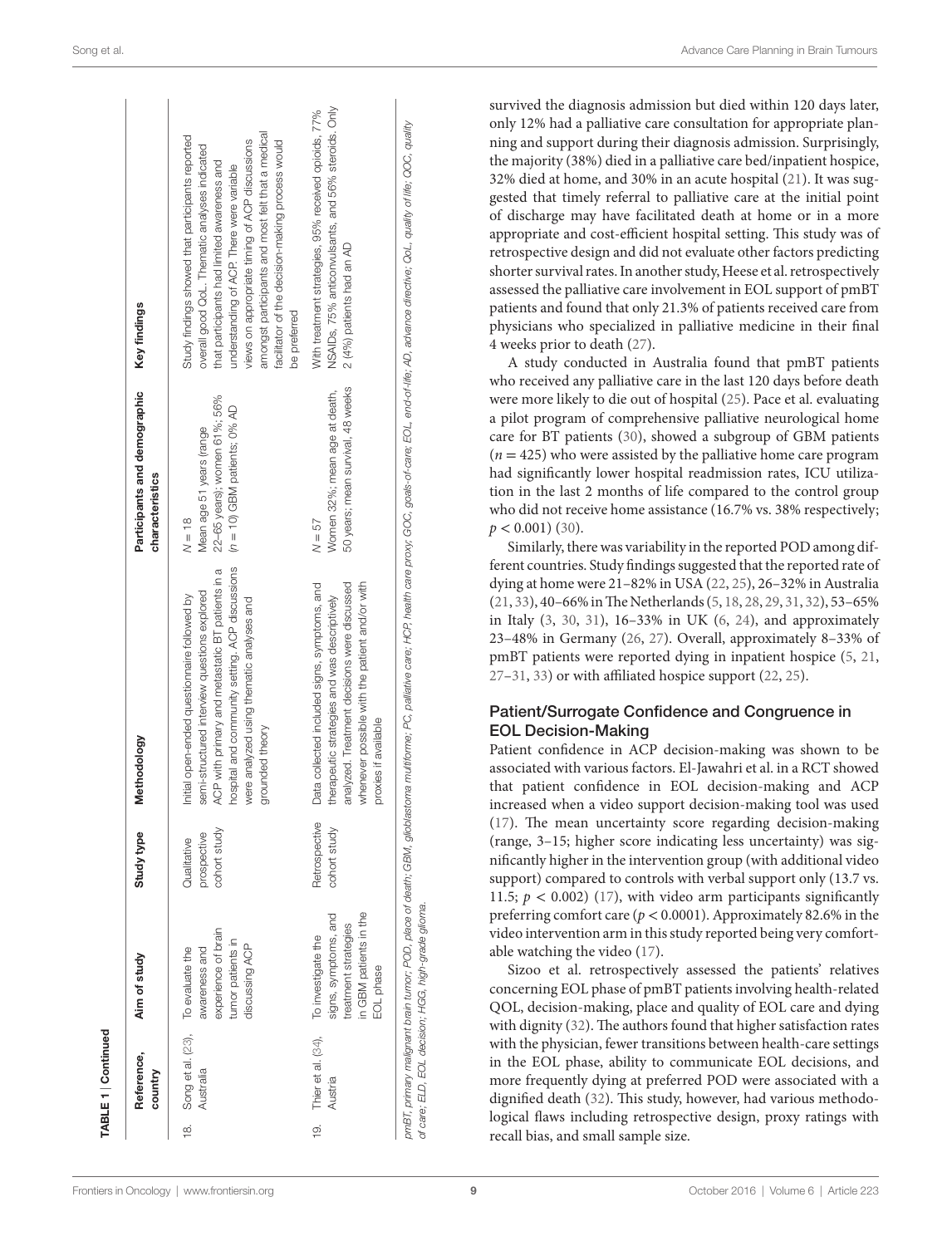TABLE 2 | Levels of quality of individual studies (CASP approach<sup>a</sup>).

|                             |                               |                                           |                                              |                                                  |                                   | <b>Randomized controlled trials</b>                                                  |                                                      |                                                      |                                                              |                                                          |                                                              |                                                                       |                      |
|-----------------------------|-------------------------------|-------------------------------------------|----------------------------------------------|--------------------------------------------------|-----------------------------------|--------------------------------------------------------------------------------------|------------------------------------------------------|------------------------------------------------------|--------------------------------------------------------------|----------------------------------------------------------|--------------------------------------------------------------|-----------------------------------------------------------------------|----------------------|
| <b>Study</b>                | Clear<br>focused<br>issue     | Adequate<br>randomization<br>procedure    | <b>Participants</b><br>properly<br>accounted | <b>Blinding of</b><br>participants/<br>assessors | Groups<br>start                   | <b>Groups</b><br>similar at treated equally                                          | Large<br>treatment<br>effect                         | Precise<br>treatment<br>effect                       | <b>Applicability</b><br>of results<br>to local<br>population | <b>Clinically</b><br>important<br>outcomes<br>considered | <b>Benefits</b><br>worth harm<br>and costs                   |                                                                       | <b>CASP</b><br>Grade |
| El-Jawahri et al. (17)      | $+$                           | $+$                                       | $+$                                          | $\overline{a}$                                   | $\equiv$                          | $^{+}$                                                                               | $+$                                                  | $+$                                                  | $+$                                                          | $+$                                                      | $\overline{\phantom{a}}$                                     |                                                                       | 8/11                 |
|                             |                               |                                           |                                              |                                                  |                                   | <b>Cohort studies</b>                                                                |                                                      |                                                      |                                                              |                                                          |                                                              |                                                                       |                      |
| <b>Study</b>                | Clear<br>focused<br>issue     | Appropriate<br>method                     | Appropriate<br>cohort<br>recruitment         | <b>Exposure</b><br>accurately<br>measured        | Outcome<br>accurately<br>measured | Important<br>confounding<br>factors<br>accounted                                     | Adequate<br>follow-up                                | <b>Strong</b><br>exposure<br>and outcome<br>relation | <b>Precise</b><br>results                                    | <b>Believe</b><br>the<br>results                         | <b>Applicability</b><br>of results<br>of local<br>population | Comparability<br>of results with Grade<br>other available<br>evidence | <b>CASP</b>          |
| Arber et al. (6)            | $+$                           | $+$                                       | $+$                                          | $\overline{a}$                                   | $\overline{\phantom{a}}$          | $\overline{\phantom{0}}$                                                             | $\overline{\phantom{a}}$                             | $\overline{\phantom{0}}$                             | $\overline{a}$                                               | $\overline{\phantom{0}}$                                 | $\overline{\phantom{a}}$                                     | $\overline{\phantom{m}}$                                              | 3/12                 |
| Collins et al. (21)         | $^{+}$                        | $^{+}$                                    | $\ddot{}$                                    | $+$                                              | $+$                               | $\overline{\phantom{0}}$                                                             | $+$                                                  | $\overline{\phantom{0}}$                             | $\overline{\phantom{a}}$                                     | $\gamma$                                                 | $+$                                                          | $\gamma$                                                              | 7/12                 |
| Diamond (22)                | $^{+}$                        | $^{+}$                                    | $+$                                          | $+$                                              | $^{+}$                            |                                                                                      | $\overline{\phantom{0}}$                             | $^{+}$                                               | $^{+}$                                                       | $\overline{\phantom{0}}$                                 | $\overline{\phantom{0}}$                                     | $\overline{\phantom{m}}$                                              | 7/12                 |
| Faithfull et al. (24)       | $\ddot{}$                     | $\ddot{}$                                 | $+$                                          | $\overline{\phantom{0}}$                         | ۰                                 | $\equiv$                                                                             | $\overline{\phantom{0}}$                             | $\overline{\phantom{0}}$                             | $\overline{\phantom{0}}$                                     | $\overline{\phantom{0}}$                                 |                                                              | $\overline{\phantom{0}}$                                              | 3/12                 |
| Flechl et al. (5)           | $^{+}$                        | $^{+}$                                    |                                              | $\overline{\phantom{0}}$                         |                                   | $\overline{\phantom{0}}$                                                             | $\overline{\phantom{0}}$                             | $\overline{\phantom{0}}$                             | $\overline{\phantom{0}}$                                     | $\overline{\phantom{0}}$                                 |                                                              | $\overline{\phantom{0}}$                                              | 2/12                 |
| Gofton et al. (25)          | $\ddot{}$                     | $+$                                       | $+$                                          | $\overline{\phantom{0}}$                         |                                   | $\overline{\phantom{0}}$                                                             | $+$                                                  | $\overline{\phantom{0}}$                             | $^{+}$                                                       | $+$                                                      |                                                              | $\gamma$                                                              | 6/12                 |
| Golla et al. (26)           | $^{+}$                        | $\ddot{}$                                 | $\equiv$                                     | $\equiv$                                         | $+$                               | $\ddot{}$                                                                            | $\overline{\phantom{0}}$                             | $\overline{?}$                                       | $\gamma$                                                     | $\gamma$                                                 | $\equiv$                                                     | $\overline{\phantom{a}}$                                              | 4/12                 |
| Heese et al. (27)           | $+$                           | $^{+}$                                    | $^{+}$                                       | $\overline{\phantom{0}}$                         |                                   |                                                                                      | $\gamma$                                             | $\overline{\phantom{0}}$                             |                                                              | $\overline{\phantom{0}}$                                 |                                                              | $\overline{\phantom{a}}$                                              | 3/12                 |
| Koekkoek et al. (28)        | $+$                           | $\! + \!\!\!\!$                           | $+$                                          | $+$                                              | $\overline{\phantom{0}}$          | $^{+}$                                                                               | $\gamma$                                             | $^{+}$                                               | $\ddot{}$                                                    |                                                          |                                                              | $\overline{\phantom{a}}$                                              | 7/12                 |
| Koekkoek et al. (29)        | $+$                           | $+$                                       | $^{+}$                                       | $\overline{\phantom{0}}$                         | $\overline{\phantom{0}}$          | $\overline{a}$                                                                       | $\overline{\phantom{a}}$                             | $\overline{\phantom{0}}$                             | $\overline{\phantom{0}}$                                     | $\equiv$                                                 | $\equiv$                                                     | $\overline{\phantom{a}}$                                              | 3/12                 |
| Pace et al. (30)            | $^{+}$                        | $^{+}$                                    | $^{+}$                                       | $\overline{\phantom{0}}$                         |                                   | $\overline{\phantom{0}}$                                                             | $^{+}$                                               | $\overline{\phantom{0}}$                             | $\overline{\phantom{0}}$                                     | $^{+}$                                                   |                                                              | $\overline{\phantom{0}}$                                              | 5/12                 |
| Pace et al. (30)            | $\ddot{}$                     | $\ddot{}$                                 | $^{+}$                                       | $+$                                              | $\overline{\phantom{0}}$          | $\overline{\phantom{0}}$                                                             | $^{+}$                                               | $\gamma$                                             | $\overline{a}$                                               | $\overline{\phantom{0}}$                                 | $\overline{\phantom{0}}$                                     | $\overline{\phantom{a}}$                                              | 5/12                 |
| Pompili et al. (31)         | $\ddot{}$                     | $+$                                       | $^{+}$                                       | $\overline{\phantom{0}}$                         |                                   | $\overline{\phantom{0}}$                                                             | $\overline{\phantom{a}}$                             | $\overline{\phantom{0}}$                             | $\gamma$                                                     | $\equiv$                                                 | $\overline{\phantom{0}}$                                     | $\overline{\phantom{a}}$                                              | 3/12                 |
| Sizoo et al. (32)           | $\ddot{}$                     | $^{+}$                                    | $^{+}$                                       | $\overline{\phantom{0}}$                         |                                   | $^{+}$                                                                               | $\gamma$                                             | $^{+}$                                               | $^{+}$                                                       | $^{+}$                                                   |                                                              | $\gamma$                                                              | 7/12                 |
| Sizoo et al. (18)           | $\ddot{}$                     | $+$                                       | $^{+}$                                       | $\overline{\phantom{0}}$                         | $\equiv$                          | $\overline{a}$                                                                       | $\gamma$                                             | $\overline{a}$                                       | $\overline{a}$                                               | $\overline{\phantom{0}}$                                 | $\overline{\phantom{0}}$                                     | $\overline{\phantom{0}}$                                              | 3/12                 |
| Sundararajan et al.<br>(33) | $\ddot{}$                     | $+$                                       | $^{+}$                                       | $+$                                              | $+$                               | $\overline{a}$                                                                       | $^{+}$                                               | $\overline{\phantom{0}}$                             | $\gamma$                                                     | $\gamma$                                                 | $+$                                                          | $\gamma$                                                              | 7/12                 |
| Thier et al. (34)           | $+$                           | $+$                                       | $+$                                          | $\overline{\phantom{0}}$                         | $\overline{\phantom{0}}$          | $\overline{\phantom{0}}$                                                             | $\overline{\phantom{a}}$                             | $\overline{\phantom{0}}$                             | $\overline{\phantom{0}}$                                     | $\overline{\phantom{0}}$                                 | $\overline{\phantom{0}}$                                     | $\overline{\phantom{a}}$                                              | 3/12                 |
|                             |                               |                                           |                                              |                                                  |                                   | <b>Qualitative studies</b>                                                           |                                                      |                                                      |                                                              |                                                          |                                                              |                                                                       |                      |
| <b>Study</b>                | Clear<br>statement<br>of aims | Appropriate<br>qualitative<br>methodology | Appropriate<br>research<br>design            | recruitment<br>strategy                          | data<br>collection                | Appropriate Appropriate Relationship<br>between<br>researcher<br>and<br>participants | <b>Ethical issues</b><br>taken into<br>consideration | <b>Sufficient</b><br>data<br>analysis<br>rigor       | Clear<br>statement<br>of findings                            | Research<br>value                                        |                                                              |                                                                       |                      |
| Song (23) <sup>b</sup>      | $^{+}$                        | $^{+}$                                    |                                              | $\overline{\phantom{0}}$                         | $+$                               | $\overline{\phantom{0}}$                                                             | $^{+}$                                               | $\overline{\phantom{0}}$                             | $\overline{\phantom{a}}$                                     | $^{+}$                                                   |                                                              |                                                                       | 5/10                 |

*aCASP critical appraisal tool for qualitative research [\(20\)](#page-12-42).*

<span id="page-9-0"></span>*bAs this study was conducted by the author, critical appraisal of this study was performed by an independent reviewer (Professor Mary Galea).*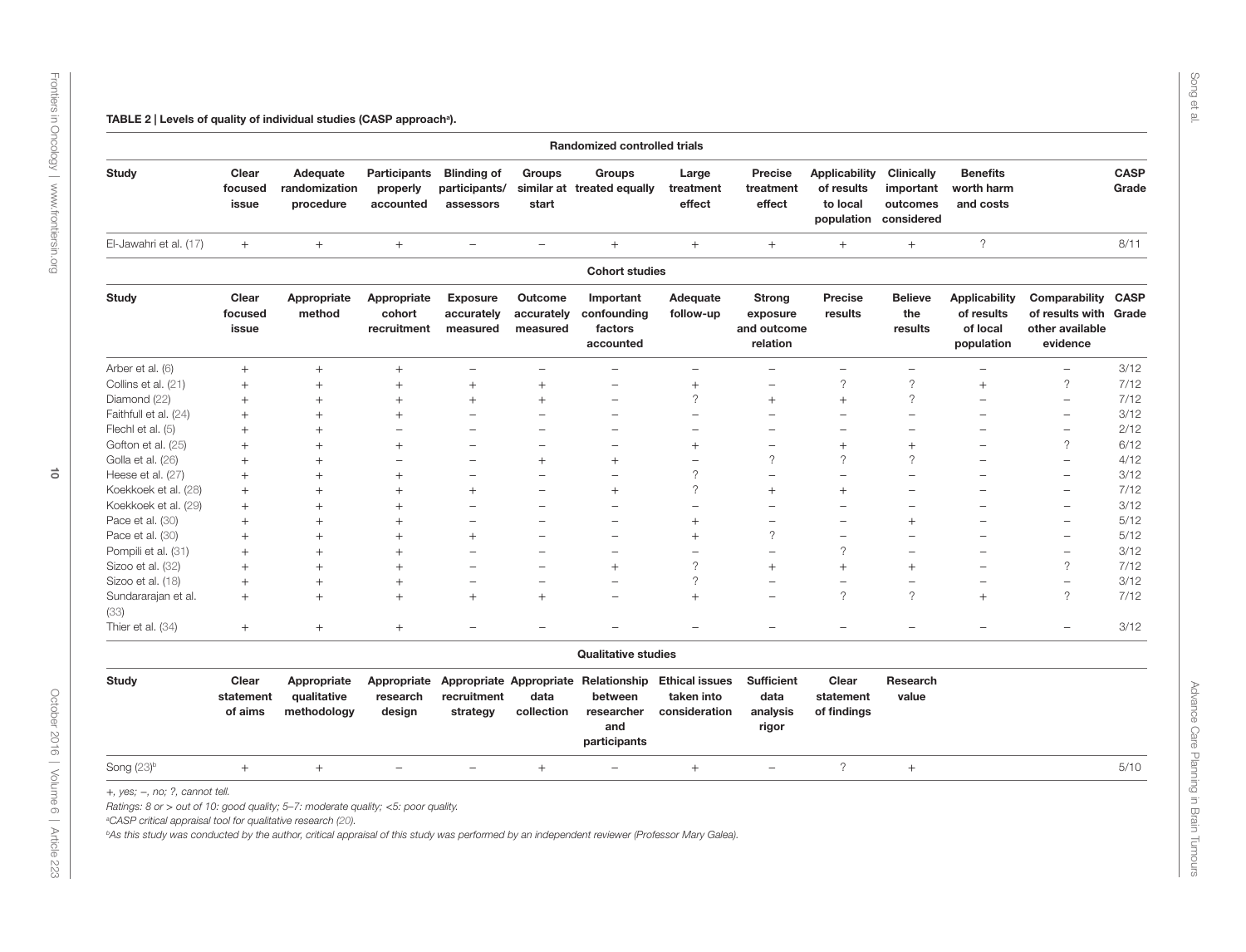Various studies used congruence with patient wishes as an outcome measure. The findings suggested that completion of an AD is not often sufficient to ensure congruence with patients' wishes for EOL care. In a study examining EOL care in pmBT patients in three European countries, physicians made decisions that were not in accordance with patients' earlier expressed preferences, was reported in 10% of patients [\(28](#page-12-22)). The authors also found that the actual POD was in accordance with preferred POD only in 67% of Dutch, 56% of the Austrian and 39% of the British patients ( $p = 0.014$ ), likely reflecting health care system differences toward EOL care ([28\)](#page-12-22).

Another retrospective survey of physicians in the Netherlands examining the EOL preferences of patients and congruence with physician decisions showed that in 40% of pmBT patients, physicians were unaware of patients' EOL preferences, even though several had an AD according to their relatives ([18\)](#page-12-17). The authors found that these preferences were related to life-prolonging treatment preferences, admission to hospital, palliative sedation or euthanasia. The authors also indicated that there was incongruence between physician and patients' EOL wishes with decisions made against patient's wishes in a small proportion of patients [\(18\)](#page-12-17).

#### Patient–Clinician Communication and Interaction Quality, Patient and Family Well-Being, QoL, and **Satisfaction**

Four studies found a significant beneficial effect of ACP on patient-clinician communication and interaction quality ([28,](#page-12-22) [30](#page-13-0)[–32\)](#page-13-1). Sizoo et al. assessed the proportion of pmBT patients dying with dignity as perceived by their relatives ([32\)](#page-13-1). Factors most predictive of a dignified death included higher satisfaction rates with the physician, the ability to communicate EOL decisions and the absence of transitions between healthcare settings ([32](#page-13-1)). These findings were consistent with another crossnational study comparing EOL care in pmBT patients in three European countries ([28\)](#page-12-22). Good quality of care (QOC) during the last 3 months prior to deaths was shown to be associated with effective treatment of physical symptoms and satisfaction with information provided [\(28](#page-12-22)). A home neuro-oncological palliative care program also had a positive impact on perception of QOC through communication and psychological support offering ACP and EOL care discussions perceived by caregivers [\(30,](#page-13-0) [31](#page-13-3)).

The review identified a limited number of studies examining the outcomes of ACP on patient or family well-being, QoL, and satisfaction. Caregiver QOL was generally rated low in the context of pmBT patients' illness trajectory and this did not differ between caregivers of patients, who died at home (40%) or in hospital (46%) [\(5\)](#page-12-4). One study examining the EOL phase of pmBT patients found that with those patients who died with dignity, EOL decisions were more often explicitly discussed and relatives were more satisfied with physician(s) providing EOL care ([32\)](#page-13-1). The authors report that pmBT patients who died most often with dignity were those who died at home (83%), compared to those who died in other health care settings including hospice (71%), hospital (63%), and nursing home (50%) ([32](#page-13-1)). This study had some limitations due to retrospective design, recall bias based on relatives' information and small sample size.

#### Hospital Utilization and Mortality Rates

Hospital utilization is frequently measured as an economic marker of health care costs. Hospital utilization in pmBT patients, in terms of POD, reported among the studies varied between different countries and ranged from 7 to 46% [\(5,](#page-12-4) [6](#page-12-5), [18,](#page-12-17) [21](#page-12-19), [26–](#page-12-24)[33\)](#page-13-2).

Two studies assessed hospital utilization as an outcome measure ([21,](#page-12-19) [30](#page-13-0)). Collins et al. examined the patterns of care for shorter term survivors of pmBT patients in Australia [\(21](#page-12-19)). The authors divided these patients into Group 1 (19%, *n* = 218) (died during diagnosis admission), Group 2 (23%, *n* = 264) (survived diagnosis admission but died within 120 days from diagnosis) and Group 3 (58%, *n*= 678) (died thereafter) ([21\)](#page-12-19). As expected, Group 1 who had higher severity of illness burden and older patients tend to have higher hospital utilization. Group 1 comprised a greater proportion of patients aged over 75 years ( $p = 0.015$ ), more patients with multifocal tumor ( $p = 0.001$ ), and with more comorbidities ( $p = 0.001$ ). These patients (Group 1) have higher total bed days per patient (*p* < 0.001), greater emergency department use ( $p = 0.001$ ), greater ICU use ( $p = 0.001$ ) and lower rates of resection  $(p < 0.001)$  ([21](#page-12-19)). Another study demonstrated that in a subgroup of GBM patients, a home care neuro-oncological program, which included palliative ACP, significantly reduced hospital readmissions rates and ICU utilization in last 2 months of life compared to their counterparts without this service (16.7 vs. 38%, respectively;  $p < 0.001$ ) ([30\)](#page-13-0). Furthermore, there was a significant difference in cost for the care delivered during hospital stays (\$9990 vs. \$76,000; *p* < 0.001) [\(30\)](#page-13-0).

None of the studies assessed mortality outcomes associated with ACP, for example, whether or not ACP was associated with a difference in mortality rates in pmBT patients.

## **DISCUSSION**

This systematic review provides an evidence-based overview of ACP in pmBT patients, assimilating published literature for currently available evidence by including both quantitative and qualitative studies. The review highlights the lack of robust, methodologically strong studies evaluating ACP in this population, with very few ACP interventions trialed to date. Due to the heterogeneity of the studies, best evidence synthesis was performed using a narrative approach. Only one RCT was found, which showed a positive effect in enhancing ACP information delivery to pmBT patients ([17\)](#page-12-16). The majority of the included studies in this review were retrospective in design, making it difficult to assess cause and effect of ACP interventions, and how to effectively conduct ACP in this population. These studies focused on EOL issues in pmBT patients, patterns of care, decision-making and palliative care support. The use of ACP also varied amongst countries with the lack of consistency of use and not being constant across the various contexts of care. Despite these limitations, the findings suggest some beneficial effects of ACP in pmBT, which include dignified death, lower hospital utilization and higher carer satisfaction.

This review highlights various issues in this area. First, there were limited number of studies examining ACP discussions in pmBT patients [\(18](#page-12-17), [25\)](#page-12-21) and, hence, it is difficult to draw conclusions on the existing rates of EOL discussions involving various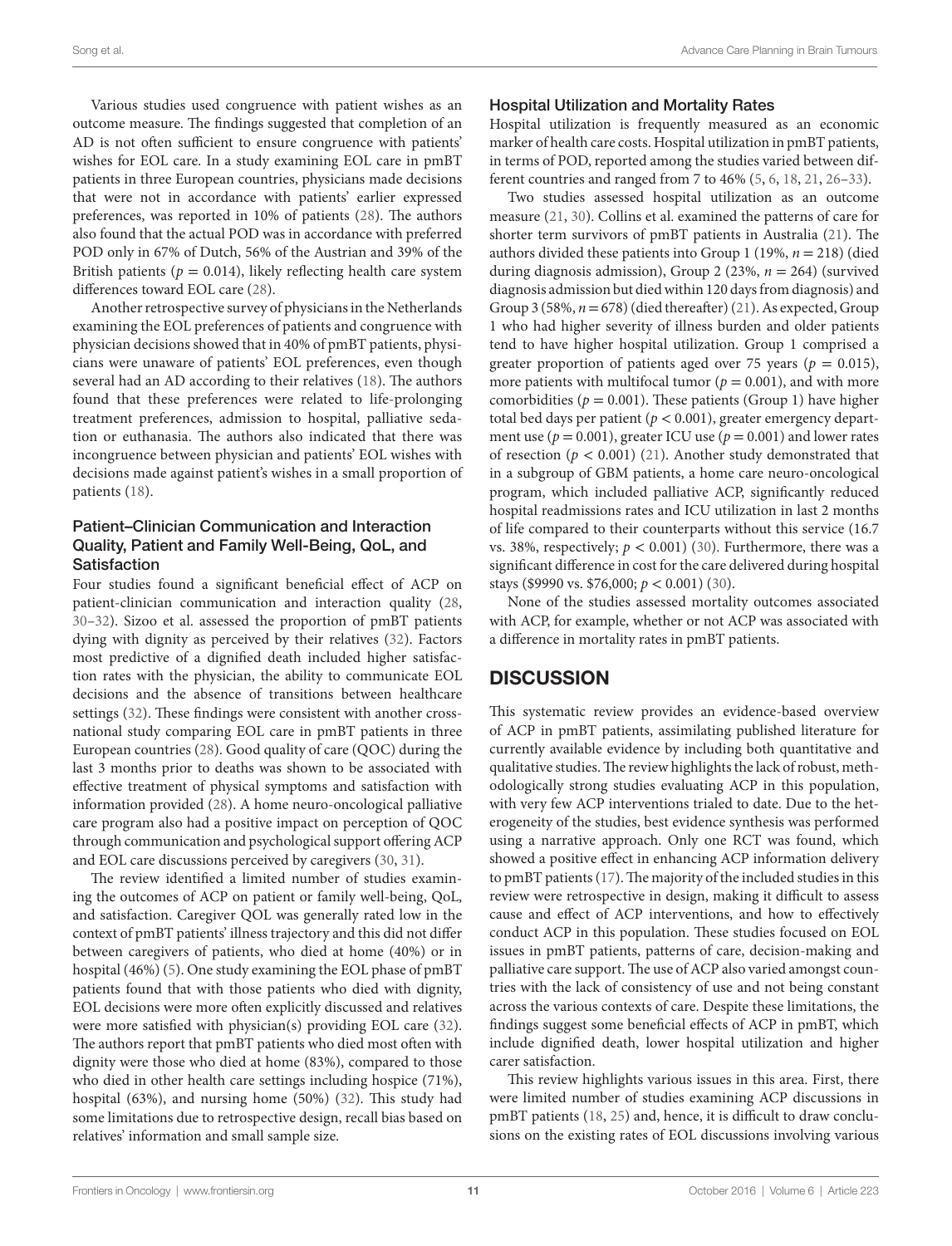aspects of ACP in pmBT patients. The findings also suggest that pmBT patients' awareness of their prognosis varies considerably, with 40% being unaware of it ([3](#page-12-2), [35\)](#page-13-10). The rates of AD completion ranged largely from none to 76% of patients, varying between different countries ([3](#page-12-2)[–5](#page-12-4), [18\)](#page-12-17). Although the presence of an AD is aimed at improving EOL care by involving an understanding between physicians and family members with regards to patients' wishes and patients dying more often at preferred POD with less caregiver burden [\(10](#page-12-8)), AD completion was not always found effective. Congruence with patient wishes and EOL discussions was an interesting outcome measure noted in this review. In Europe, 10% of patients earlier expressed preferences were not in accordance with physicians' decisions ([28\)](#page-12-22). Another study also reported that in 40% of patients, physicians were unaware of patients' AD ([18\)](#page-12-17). There are many factors that impact on the inefficiency of these ACP discussions, and processes are often ineffective due to poor patient–physician communication and patients' lack of sufficient medical knowledge to engage in these discussions. Furthermore, health professionals may differ in the interpretation of the patient's current preference and may not always be reflected in their previous AD. Regular evaluation of documented AD is, therefore, advisable [\(36](#page-13-11)), along with clear communication with patients and surrogate decision-makers during ACP discussions regarding future wishes and treatment preferences. These goals should be reviewed over time as they may change depending on illness trajectory [\(18](#page-12-17)).

Second, there is limited data to demonstrate the appropriate timing of EOL discussions in patients with pmBT. The findings suggest a wide degree of variation in the timing of EOL discussions in pmBT patients such as hospice planning prior to death and resuscitation wishes ([25\)](#page-12-21). One study stated that 52% of patients were incompetent to assess their own situation in the last weeks of life due to cognitive disturbances, aphasia and/ or delirium ([25\)](#page-12-21), with another 33% of patients who had lost their competence during the last week of life due to reduced consciousness [\(25](#page-12-21)). With a high chance of progressive functional and cognitive decline in pmBT patients and given the importance placed on mental competence in determining their QoL ([18\)](#page-12-17), timely and early discussions regarding GOC and treatment in EOL phase including ACP are encouraged ([9](#page-12-7), [18,](#page-12-17) [25\)](#page-12-21). This will allow increased patient autonomy and patients to have an active shared treatment decision-making process with their physicians and family, resulting in higher QoL, increased survival rates and less caregiver distress [\(10](#page-12-8)). Authors suggest that the most frequent EOL decisions within the last 4 weeks of life in pmBT patients tend to focus upon hydration, nutrition, steroid interruption, AD, and palliative sedation ([3](#page-12-2)).

Third, the effect of ACP in pmBT patients and their caregivers on confidence, well-being, QoL, and satisfaction were surprisingly not avidly evaluated. On study reported that an additional intervention including an ACP video had a positive impact on patients in preferring comfort care and avoiding CPR, with improved EOL decision-making ([17\)](#page-12-16). Studies evaluating caregivers and family perspectives found mixed results. One study found that although patient and caregivers had expressed their preferences for POD, the majority (68%) were not able to fulfill their preferences [\(5\)](#page-12-4). For patients who died a dignified death, EOL decisions were more often explicitly discussed. Furthermore, caregivers were more satisfied with physician(s) providing EOL care [\(32](#page-13-1)), as they perceived that their loved one died a dignified death.

Place of death has also been commonly evaluated. Consistent with other cancer populations, most terminally ill pmBT patients prefer to be at home during the EOL phase [\(37](#page-13-12), [38\)](#page-13-13). However, the preferred POD may change over time and the actual POD may not be in line with patient's preferences. There is a wide variability in POD between different countries, likely reflecting differences in feasibility of home care, use of hospices, different health models of care, and access to healthcare services, such as palliative care support.

Primary malignant brain tumor patients have diverse and fluctuating symptoms, and their needs differ from other palliative patients. Management of these complex patients should ideally performed by practitioners with expertise in supportive care of terminal neurological conditions. A neuropalliative model is an important example of a comprehensive approach to ACP delivery, seeking to improve QoL of patients and their families, as well as to address physical, psychosocial and spiritual needs [\(39](#page-13-14), [40](#page-13-15)). The ultimate aim is to provide better care to those who need it most at the appropriate time, and to facilitate ACP discussions. The timeliness of referral to palliative care continues to be of great interest to healthcare professionals involved in the care of pmBT patients, however, the service remains under-utilized or continues to be initiated sporadically [\(21,](#page-12-19) [24](#page-12-25), [25\)](#page-12-21), and often used late in the cancer trajectory. To date, only a limited number of studies have evaluated early palliative care in conjunction with standard therapies for pmBT patients [\(41\)](#page-13-16). This systematic review found only one moderate quality study that adopted a comprehensive approach to ACP delivery, including a pilot program of comprehensive palliative home care for pmBT patients ([30](#page-13-0)). Consistent with the neuropalliative care framework, this model focused on patient's needs for care in all stages of disease, aiming to support the families, deliver ACP information, and was shown to reduce economic costs for care delivered, and rehospitalization rates ([30](#page-13-0)).There were no other studies which directly examined the cost-effectiveness for treatments involving ACP and mortality outcomes in this population.

There are several limitations in methodology and completeness of the retrieved literature. Despite the comprehensive search using extended range of terms to capture the relevant literature, the search strategy principally encompassed only cited literature. Furthermore, the only reference lists within the relevant articles was searched for other possible articles missed in electronic searches, this may have introduced a reference bias and may have missed some relevant articles, including unpublished trials. Finally, though the CASP approach used to appraise studies is a robust system for evaluating various trial-based evidence, its sensitivity is still debatable [\(42](#page-13-17)). As studies identified in this review were of mixed methods, CASP was appropriate tool. As aforementioned, pooling data for meta-analyses to make meaningful statements was not possible. The generalizability of the results is limited, due to heterogeneity in study designs, study settings, interventions used, participant recruitment processes, and outcomes measures used. Furthermore, generalizability of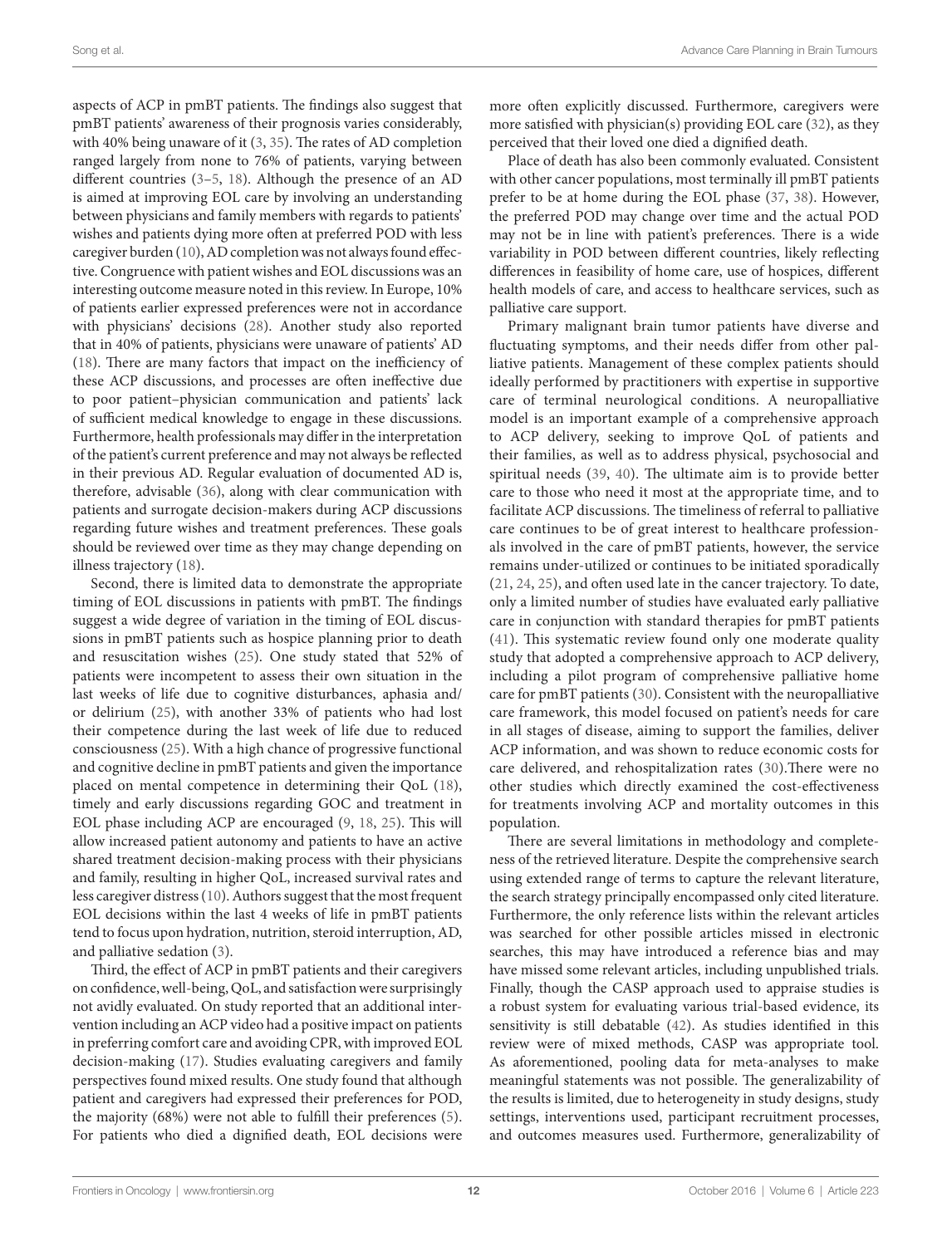results to different countries and healthcare systems is limited as studies were conducted predominantly in USA and Europe, with varied healthcare systems.

In conclusion, this systematic review highlights sparse literature and lack of high-quality studies examining ACP in pmBT patients. Assimilation of data from existing studies was difficult due to heterogeneity amongst studies and their findings. The gap in current research should not be interpreted as ineffectiveness of ACP in this population, as ACP is important for pmBT patients where the risk of cognitive impairment and losing decision-making capacity are high. Overall, this review highlights the increasing awareness of ACP in pmBT patients for effective management in illness trajectory, particularly in terminal phase. ACP is an important element in improving EOL care of pmBT patients and needs to be considered for improved and/or shared

## **REFERENCES**

- <span id="page-12-0"></span>1. Flowers A. Brain tumors in the older person. *Cancer Control* (2000) 7(6):523–38.
- <span id="page-12-1"></span>2. Stupp R, Mason WP, van den Bent MJ, Weller M, Fisher B, Taphoorn MJ, et al. Radiotherapy plus concomitant and adjuvant temozolomide for glioblastoma. *N Engl J Med* (2005) 352:987–96. doi:[10.1056/NEJMoa043330](http://dx.doi.org/10.1056/NEJMoa043330)
- <span id="page-12-2"></span>3. Pace A, Di Lorenzo C, Guariglia L, Jandolo B, Carapella CM, Pompili A. End of life issues in brain tumor patients. *J Neurooncol* (2009) 91:39–43. doi[:10.1007/](http://dx.doi.org/10.1007/s11060-008-9670-x) [s11060-008-9670-x](http://dx.doi.org/10.1007/s11060-008-9670-x)
- <span id="page-12-37"></span><span id="page-12-36"></span><span id="page-12-3"></span>4. Sizoo EM, Braam L, Postma TJ, Pasman HR, Heimans JJ, Klein M, et al. Symptoms and problems in the end-of-life phase of high-grade glioma patients. *Neuro Oncol* (2010) 12:1162–6. doi:[10.1093/neuonc/](http://dx.doi.org/10.1093/neuonc/nop045) [nop045](http://dx.doi.org/10.1093/neuonc/nop045)
- <span id="page-12-4"></span>5. Flechl B, Ackerl M, Sax C, Oberndorfer S, Calabek B, Sizoo E, et al. The caregivers' perspective on the end-of-life phase of glioblastoma patients. *J Neurooncol* (2013) 112:403–11. doi[:10.1007/s11060-013-1069-7](http://dx.doi.org/10.1007/s11060-013-1069-7)
- <span id="page-12-5"></span>6. Arber A, Faithfull S, Plaskota M, Lucas C, de Vries K. A study of patients with a primary malignant brain tumour and their carers: symptoms and access to services. *Int J Palliat Nurs* (2010) 16:24–30. doi[:10.12968/ijpn.2010.16.](http://dx.doi.org/10.12968/ijpn.2010.16.1.46180) [1.46180](http://dx.doi.org/10.12968/ijpn.2010.16.1.46180)
- <span id="page-12-13"></span><span id="page-12-6"></span>7. A National Framework for Advance Care Directives. *The Clinical, Technical and Ethical Principal Committee of the Australian Health Ministers' Advisory Council*. (2011). Available from: [http://www.coaghealthcouncil.gov.au/Portals/](http://www.coaghealthcouncil.gov.au/Portals/0/A%20National%20Framework%20for%20Advance%20Care%20Directives_September%202011.pdf) [0/A%20National%20Framework%20for%20Advance%20Care%20](http://www.coaghealthcouncil.gov.au/Portals/0/A%20National%20Framework%20for%20Advance%20Care%20Directives_September%202011.pdf) [Directives\\_September%202011.pdf](http://www.coaghealthcouncil.gov.au/Portals/0/A%20National%20Framework%20for%20Advance%20Care%20Directives_September%202011.pdf)
- <span id="page-12-7"></span>8. Sizoo EM, Pasman HR, Dirven L, Marosi C, Grisold W, Stockhammer G, et al. The end-of-life phase of high-grade glioma patients: a systematic review. *Support Care Cancer* (2014) 22:847–57. doi[:10.1007/s00520-013-2088-9](http://dx.doi.org/10.1007/s00520-013-2088-9)
- <span id="page-12-8"></span>9. Walbert T, Khan M. End-of-life symptoms and care in patients with primary malignant brain tumors: a systematic literature review. *J Neurooncol* (2014) 117(2):217–24. doi[:10.1007/s11060-014-1393-6](http://dx.doi.org/10.1007/s11060-014-1393-6)
- <span id="page-12-9"></span>10. Detering KM, Hancock AD, Reade MC, Silvester W. The impact of advance care planning on end of life care in elderly patients: randomized controlled trial. *BMJ* (2010) 2010(350):c1345. doi:[10.1136/bmj.c1345](http://dx.doi.org/10.1136/bmj.c1345)
- <span id="page-12-10"></span>11. Molloy DW, Guyatt GH, Russo R, Goeree R, O'Brien BJ, Bédard M, et al. Systematic implementation of an advance directive program in nursing homes: a randomized controlled trial. *JAMA* (2000) 283(11):1437–44. doi[:10.1001/](http://dx.doi.org/10.1001/jama.283.11.1437) [jama.283.11.1437](http://dx.doi.org/10.1001/jama.283.11.1437)
- <span id="page-12-11"></span>12. Silveria MJ, Kim SY, Langa KM. Advance directives and outcomes of surrogate decision making before death. *N Engl J Med* (2010) 362(13):1211–8. doi:[10.1056/NEJMsa0907901](http://dx.doi.org/10.1056/NEJMsa0907901)
- <span id="page-12-12"></span>13. Teno JM, Gruneir A, Schwartz Z, Nanda A, Wetle T. Association between advance directives and quality of end-of-life care: a national study. *J Am Geriatr Soc* (2007) 55(2):189–94. doi:[10.1111/j.1532-5415.2007.01045.x](http://dx.doi.org/10.1111/j.1532-5415.2007.01045.x)
- <span id="page-12-14"></span>14. Talacchi A, Santini B, Savazzi S, Gerosa M. Cognitive effects of tumour and surgical treatment in glioma patients. *J Neurooncol* (2011) 103(3):541–9. doi:[10.1007/s11060-010-0417-0](http://dx.doi.org/10.1007/s11060-010-0417-0)

<span id="page-12-41"></span><span id="page-12-38"></span><span id="page-12-27"></span>decision-making by patients and family, increased patient and family satisfaction, improved physician and patient relationship, and enhanced QOL of the patient. Further high quality studies, especially RCTs, are needed to ascertain most effective types of ACP interventions in HGG population, and outcome measures could also be potentially standardized after evaluation in consensus meetings to overcome heterogeneity of study outcome measures.

## AUTHOR CONTRIBUTIONS

KS, FK, CV, and BA participated in discussions to conceive the study. KS and BA participated in the analysis of results. KS participated in writing the manuscript, and all authors read and approved the final manuscript.

- <span id="page-12-15"></span>15. Halkett GK, Lobb EA, Oldham L, Nowak AK. The information and support needs of patients diagnosed with high grade glioma. *Patient Educ Couns* (2010) 79(1):112–9. doi[:10.1016/j.pec.2009.08.013](http://dx.doi.org/10.1016/j.pec.2009.08.013)
- <span id="page-12-16"></span>16. Scott IA, Mitchell GK, Reymond EJ, Daly MP. Difficult but necessary conversations – the case for advance care planning. *Med J Aust* (2013) 199(10):662–6. doi:[10.5694/mja13.10158](http://dx.doi.org/10.5694/mja13.10158)
- <span id="page-12-17"></span>17. El-Jawahri A, Podgurski LM, Eichler AF, Plotkin SR, Temel JS, Mitchell SL, et al. Use of video to facilitate end-of-life discussions with patients with cancer: a randomized controlled trial. *J Clin Oncol* (2010) 28:305–10. doi[:10.1200/](http://dx.doi.org/10.1200/JCO.2009.24.7502) [JCO.2009.24.7502](http://dx.doi.org/10.1200/JCO.2009.24.7502)
- <span id="page-12-42"></span><span id="page-12-39"></span><span id="page-12-35"></span><span id="page-12-34"></span><span id="page-12-33"></span><span id="page-12-32"></span><span id="page-12-31"></span><span id="page-12-30"></span><span id="page-12-29"></span><span id="page-12-28"></span><span id="page-12-18"></span>18. Sizoo EM, Pasman HR, Buttolo J, Heimans JJ, Klein M, Deliens L, et al. Decision-making in the end-of-life phase of high grade glioma patients. *Eur J Cancer* (2012) 48:226–32. doi:[10.1016/j.ejca.2011.11.010](http://dx.doi.org/10.1016/j.ejca.2011.11.010)
- <span id="page-12-19"></span>19. Patel K, Janssen DJ, Curtis JR. Advance care planning in COPD. *Respirology* (2012) 17:72–8. doi:[10.1111/j.1440-1843.2011.02087.x](http://dx.doi.org/10.1111/j.1440-1843.2011.02087.x)
- 20. Critical Appraisal Skills Programme. *CASP Checklists*. (2016). Available from: <http://www.casp-uk.net/#!casp-tools-checklists/c18f8>
- <span id="page-12-20"></span>21. Collins A, Sundararajan V, Brand CA, Moore G, Lethborg C, Gold M, et al. Clinical presentation and patterns of care for short-term survivors of malignant glioma. *J Neurooncol* (2014) 119:333–41. doi:[10.1007/s11060-014-1483-5](http://dx.doi.org/10.1007/s11060-014-1483-5)
- <span id="page-12-23"></span>22. Diamond EL, Russell D, Kryza-Lacombe M, Bowles KH, Applebaum AJ, Dennis J, et al. Rates and risks for late referral to hospice in patients with primary malignant brain tumours. *Neuro Oncol* (2016) 18(1):28–86. doi[:10.1093/](http://dx.doi.org/10.1093/neuonc/nov156) [neuonc/nov156](http://dx.doi.org/10.1093/neuonc/nov156)
- <span id="page-12-25"></span>23. Song K. Advance care planning in patients with brain tumours: a prospective cohort study. *J Cancer Res Ther* (2015) 7(3):85–91. doi:[10.14312/](http://dx.doi.org/10.14312/2052-4994.2015-12) [2052-4994.2015-12](http://dx.doi.org/10.14312/2052-4994.2015-12)
- <span id="page-12-21"></span>24. Faithfull S, Cook K, Lucas C. Palliative care of patients with a primary malignant brain tumour: case review of service use and support provided. *Palliat Med* (2005) 19:545–50. doi:[10.1191/0269216305pm1068oa](http://dx.doi.org/10.1191/0269216305pm1068oa)
- <span id="page-12-24"></span>25. Gofton TE, Graber J, Carver A. Identifying the palliative care needs of patients living with cerebral tumors and metastases: a retrospective analysis. *J Neurooncol* (2012) 108:527–34. doi[:10.1007/s11060-012-0855-y](http://dx.doi.org/10.1007/s11060-012-0855-y)
- 26. Golla H, Ale Ahmad M, Galushko M, Hampl J, Maarouf M, Schroeter M, et al. Glioblastoma multiforme from diagnosis to death: a prospective, hospital-based, cohort, pilot feasibility study of patient reported symptoms and needs. *Support Care Cancer* (2014) 22:3341–52. doi[:10.1007/](http://dx.doi.org/10.1007/s00520-014-2384-z) [s00520-014-2384-z](http://dx.doi.org/10.1007/s00520-014-2384-z)
- <span id="page-12-26"></span><span id="page-12-22"></span>27. Heese O, Vogeler E, Martens T, Schnell O, Tonn JC, Simon M, et al. End-of-life caregivers' perception of medical and psychological support during the final weeks of glioma patients: a questionnaire-based survey. *Neuro Oncol* (2013) 15(9):1251–6. doi:[10.1093/neuonc/not089](http://dx.doi.org/10.1093/neuonc/not089)
- <span id="page-12-40"></span>28. Koekkoek JA, Dirven L, Reijneveld JC, Sizoo EM, Pasman HR, Postma TJ, et al. End of life care in high-grade glioma patients in three European countries: a comparative study. *J Neurooncol* (2014) 120:303–10. doi[:10.1007/](http://dx.doi.org/10.1007/s11060-014-1548-5) [s11060-014-1548-5](http://dx.doi.org/10.1007/s11060-014-1548-5)
- 29. Koekkoek JA, Dirven L, Sizoo EM, Pasman HR, Heimans JJ, Postma TJ, et al. Symptoms and medication management in the end of life phase of